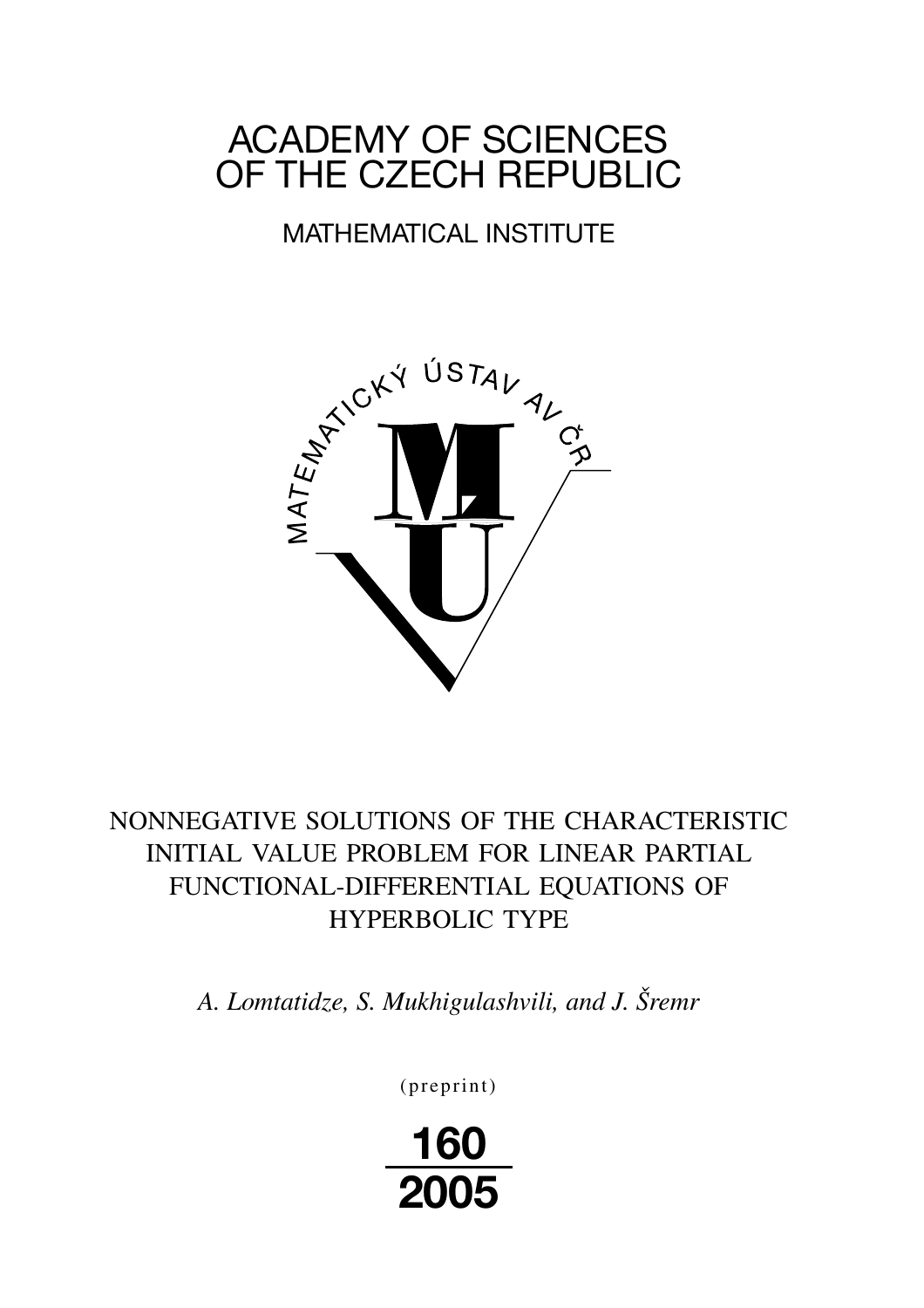## NONNEGATIVE SOLUTIONS OF THE CHARACTERISTIC INITIAL VALUE PROBLEM FOR LINEAR PARTIAL FUNCTIONAL–DIFFERENTIAL EQUATIONS OF HYPERBOLIC TYPE

#### A. Lomtatidze, S. Mukhigulashvili, and J. Šremr

ABSTRACT. On the rectangle  $\mathcal{D} = [a, b] \times [c, d]$ , the problem on the existence and uniqueness of a nonnegative solution of the characteristic initial value problem for the equation

$$
\frac{\partial^2 u(t,x)}{\partial t \partial x} = \ell(u)(t,x) + q(t,x)
$$

is considered, where  $\ell : C(\mathcal{D}; \mathbb{R}) \to L(\mathcal{D}; \mathbb{R})$  is a linear bounded operator and  $q \in$  $L(\mathcal{D};\mathbb{R}_+).$ 

#### 1. INTRODUCTION

On the rectangle  $\mathcal{D}$ , we consider the linear partial functional–differential equation of hyperbolic type

$$
\frac{\partial^2 u(t,x)}{\partial t \partial x} = \ell(u)(t,x) + q(t,x),\tag{1.1}
$$

where  $\ell : C(\mathcal{D}; \mathbb{R}) \to L(\mathcal{D}; \mathbb{R})$  is a linear bounded operator and  $q \in L(\mathcal{D}; \mathbb{R})$ . By a solution of the equation (1.1) is understood a function  $u \in C^*(\mathcal{D};\mathbb{R})^1$  satisfying the equality  $(1.1)$  almost everywhere on the set  $\mathcal{D}$ .

Various initial value problems for the equation (1.1) are studied in literature (see, e.g.,  $[2, 4, 7, 8]$  and references therein). We will consider so–called characteristic initial value problem. In this case, the values of the solution  $u$  of  $(1.1)$  are prescribed on both characteristics  $t = a$  and  $x = c$ , i.e., the initial conditions are

$$
u(t,c) = \varphi(t) \quad \text{for} \quad t \in [a,b], \tag{1.2}
$$

$$
u(a,x) = \psi(x) \quad \text{for} \quad x \in [c,d], \tag{1.3}
$$

where  $\varphi : [a, b] \to \mathbb{R}$  and  $\psi : [c, d] \to \mathbb{R}$  are absolutely continuous functions such that  $\varphi(a) = \psi(c)$ .

In this paper, we suggest a new approach to the problem considered which allows us to establish results guaranteeing that the problem  $(1.1)$ – $(1.3)$  has a unique solution and this solution is nonnegative whenever the function  $q$  is nonnegative and the functions  $\varphi, \psi$  are nonnegative and nondecreasing. In other words, we will give some efficient conditions under which every solution of the problem

$$
\frac{\partial^2 u(t,x)}{\partial t \partial x} \ge \ell(u)(t,x),\tag{1.4}
$$

<sup>2000</sup> Mathematics Subject Classification: 35L10, 35L15.

Key words and phrases: Functional differential equation of hyperbolic type, characteristic initial value problem, nonnegative solution.

<sup>&</sup>lt;sup>1</sup>For definition of the set  $C^*(\mathcal{D}; \mathbb{R})$ , see Section 2.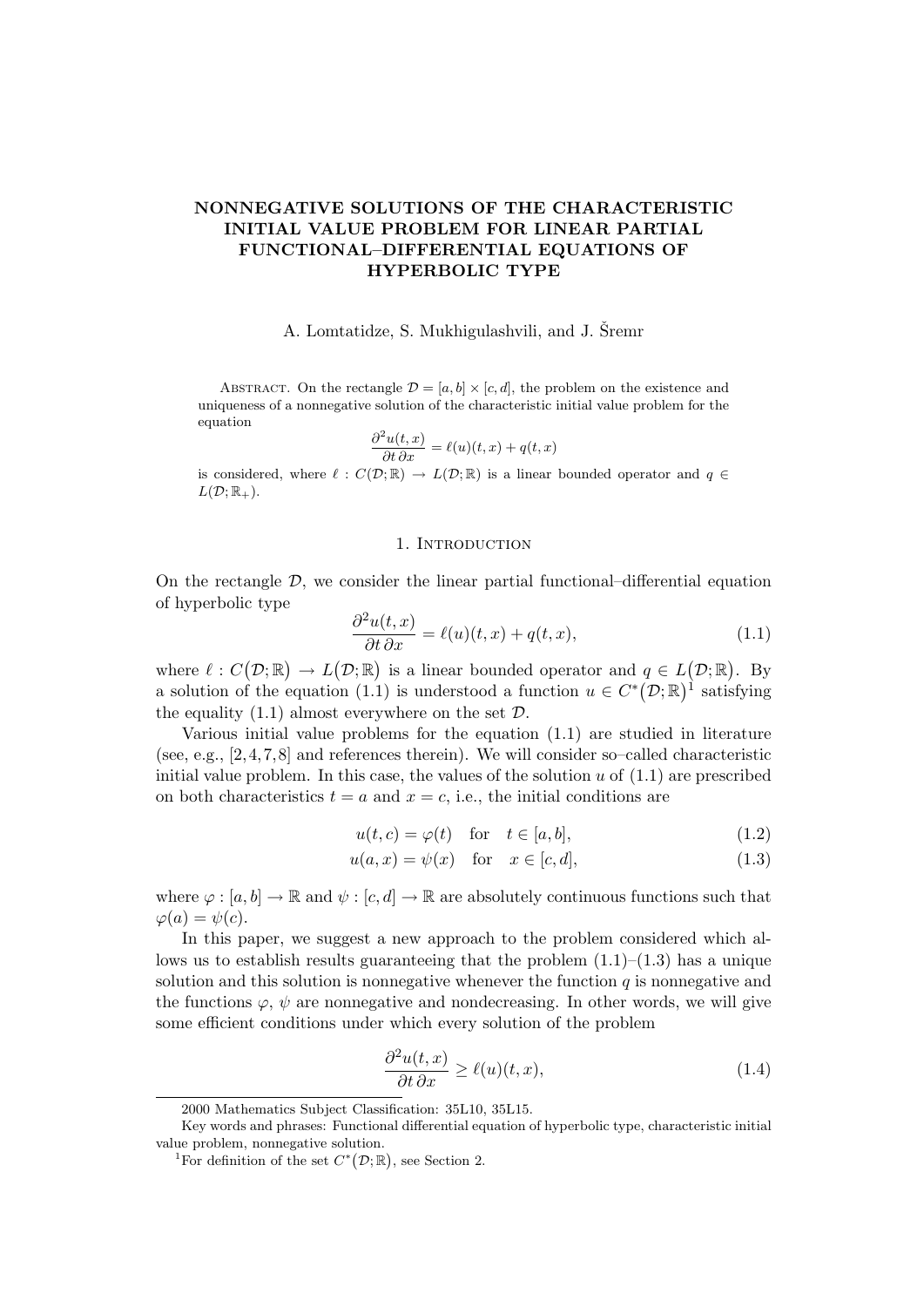$$
u(a,c) \ge 0,\tag{1.5}
$$

$$
\frac{\partial u(t, c)}{\partial t} \ge 0 \quad \text{for almost all} \quad t \in [a, b], \tag{1.6}
$$

$$
\frac{\partial u(a,x)}{\partial x} \ge 0 \quad \text{for almost all} \quad x \in [c,d] \tag{1.7}
$$

is nonnegative. Recall here that by a solution of the problem  $(1.4)$ – $(1.7)$  we understand a function  $u \in C^*(\mathcal{D}; \mathbb{R})$  satisfying the inequality (1.4) almost everywhere on the set  $D$  and verifying also the conditions  $(1.5)$ – $(1.7)$ . The results obtained in this paper will be further used in the study of the question on the unique solvability of the problem  $(1.1)–(1.3)$ .

Note also that some analogous results for the first and second order "ordinary" functional–differential equations are established in [1] and [6], respectively.

To simplify the formulation of the main results we introduce the following definition.

**Definition 1.1.** We will say that an operator  $\ell \in \mathcal{L}(\mathcal{D})$  belongs to the set  $\mathcal{S}_{ac}(\mathcal{D})$ if every solution of the problem  $(1.4)$ – $(1.7)$  is nonnegative.

It is well–known that the problem  $(1.1)$ – $(1.3)$  has so–called Fredholm property, i.e., the following theorem is true (see, e.g., [5]).

**Theorem 1.1.** The problem  $(1.1)-(1.3)$  has a unique solution if and only if the corresponding homogeneous problem

$$
\frac{\partial^2 u(t, x)}{\partial t \partial x} = \ell(u)(t, x), \tag{1.10}
$$

$$
u(t,c) = 0 \quad \text{for} \quad t \in [a,b], \tag{1.20}
$$

$$
u(a,x) = 0 \quad \text{for} \quad x \in [c,d] \tag{1.30}
$$

has only the trivial solution.

**Remark 1.1.** Let  $\ell \in S_{ac}(\mathcal{D})$ . Then it is clear that the homogeneous problem  $(1.1<sub>0</sub>)-(1.3<sub>0</sub>)$  has only the trivial solution. Therefore, the problem  $(1.1)-(1.3)$  is uniquely solvable for every q,  $\varphi$ , and  $\psi$ . Moreover, if the function q is nonnegative and the functions  $\varphi$ ,  $\psi$  are nonnegative and nondecreasing then the solution of the problem  $(1.1)$ – $(1.3)$  is nonnegative.

#### 2. NOTATION AND DEFINITIONS

The following notation and definitions are used throughout the paper.

 $ℝ$  is the set of all real numbers,  $ℝ<sub>+</sub> = [0, +∞[$ .

N is the set of all natural numbers.

If  $x \in \mathbb{R}$  then

$$
[x]_+ = \frac{|x| + x}{2} \,, \qquad [x]_- = \frac{|x| - x}{2} \,.
$$

 $\mathcal{D} = [a, b] \times [c, d]$ , where  $-\infty < a < b < +\infty$  and  $-\infty < c < d < +\infty$ .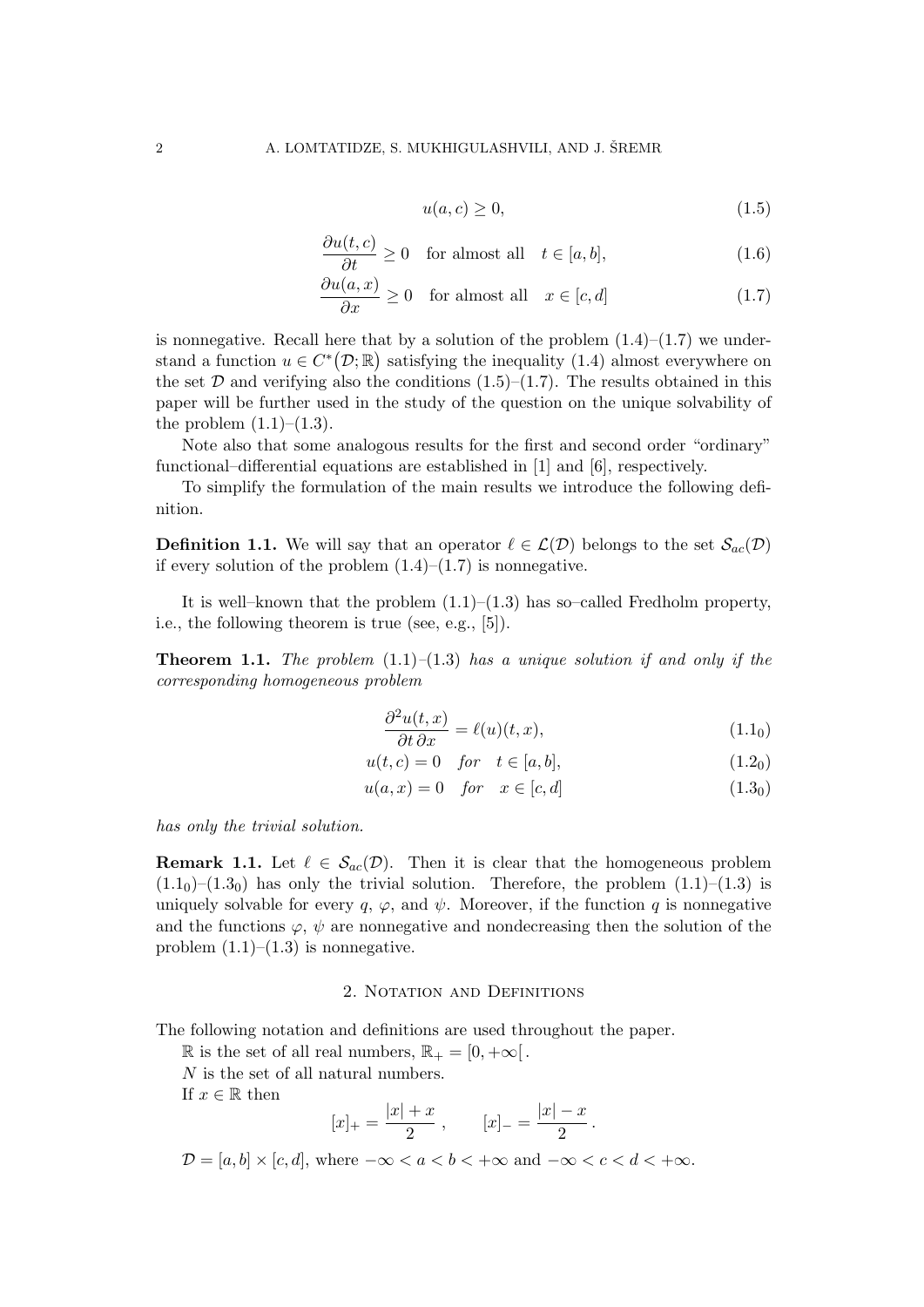$C(\mathcal{D};\mathbb{R})$  is the Banach space of continuous functions  $u : \mathcal{D} \to \mathbb{R}$  equipped with the norm

$$
||u||_C = \max\{|u(t,x)| : (t,x) \in \mathcal{D}\}.
$$

 $C(\mathcal{D}; A) = \{u \in C(\mathcal{D}; \mathbb{R}) : u(t, x) \in A \text{ for } (t, x) \in \mathcal{D}\},\$  where  $A \subseteq \mathbb{R}$ .

 $L(D;\mathbb{R})$  is the Banach space of Lebesgue integrable functions  $p : D \to \mathbb{R}$ equipped with the norm

$$
||p||_L = \iint\limits_{\mathcal{D}} |p(t,x)| dt dx.
$$

 $L(\mathcal{D}; A) = \{p \in L(\mathcal{D}; \mathbb{R}) : p(t, x) \in A \text{ for almost all } (t, x) \in \mathcal{D}\}, \text{ where } A \subseteq \mathbb{R}.$  $\mathcal{L}(\mathcal{D})$  is the set of linear bounded operators  $\ell : C(\mathcal{D}; \mathbb{R}) \to L(\mathcal{D}; \mathbb{R})$ .

 $\widetilde{C}([\alpha, \beta]; A)$ , where  $A \subseteq \mathbb{R}$ , is the set of absolutely continuous functions  $v$ :  $[\alpha, \beta] \rightarrow A$ .

 $C^*(\mathcal{D};A)$ , where  $A\subseteq\mathbb{R}$ , is the set of functions  $u: \mathcal{D} \to A$  admitting the representation

$$
u(t,x) = v_1(t) + v_2(x) + \int_a^t \int_c^x h(s,\eta)d\eta ds \quad \text{for} \quad (t,x) \in \mathcal{D},
$$

where  $v_1 \in \widetilde{C}([a, b]; \mathbb{R}), v_2 \in \widetilde{C}([c, d]; \mathbb{R}), \text{ and } h \in L(\mathcal{D}; \mathbb{R}).$ 

 $C^*_{loc}([a,b[\times [c,d[;A])],$  where  $A \subseteq \mathbb{R},$  is the set of function  $u \in C(\mathcal{D};A)$  such that  $u \in C^*([a, b_0] \times [c, d_0]; A)$  for every  $b_0 \in ]a, b[$  and  $d_0 \in ]c, d[$ .

**Remark 2.1.** One can verify that  $v \in C^*(\mathcal{D}; \mathbb{R})$  if and only if v satisfies the following conditions:

- (a)  $v(t, \cdot) \in \widetilde{C}([c, d]; \mathbb{R})$  for every  $t \in [a, b], v(\cdot, x) \in \widetilde{C}([a, b]; \mathbb{R})$  for every  $x \in [c, d];$
- (b)  $v_t(t, \cdot) \in \widetilde{C}([c, d]; \mathbb{R})$  for almost all  $t \in [a, b], v_x(\cdot, x) \in \widetilde{C}([a, b]; \mathbb{R})$  for almost all  $x \in [c, d]$ ;
- (c)  $v_{tx} \in L(\mathcal{D}; \mathbb{R})$ .

We should note here that the set  $C^*(\mathcal{D}; \mathbb{R})$  coincide with the class of absolutely continuous functions of two variables presented, e.g., in [3, 7].

**Definition 2.1.** An operator  $\ell \in \mathcal{L}(\mathcal{D})$  is said to be nondecreasing if it maps the set  $C(\mathcal{D}; \mathbb{R}_+)$  into the set  $L(\mathcal{D}; \mathbb{R}_+)$ . The set of nondecreasing operators we denote by  $P(\mathcal{D})$ . We say that an operator  $\ell \in \mathcal{L}(\mathcal{D})$  is nonincreasing if  $-\ell \in P(\mathcal{D})$ .

**Definition 2.2.** An operator  $\ell \in \mathcal{L}(\mathcal{D})$  is called to be an  $(a, c)$ –Volterra operator if, for arbitrary rectangle  $[a, t_0] \times [c, x_0] \subseteq \mathcal{D}$  and function  $v \in C(\mathcal{D}; \mathbb{R})$  such that

$$
v(t, x) = 0
$$
 for  $(t, x) \in [a, t_0] \times [c, x_0]$ ,

the relation

$$
\ell(v)(t, x) = 0 \quad \text{for almost all} \quad (t, x) \in [a, t_0] \times [c, x_0]
$$

holds.

In what follows, the equalities and inequalities with integrable functions are understood to hold almost everywhere.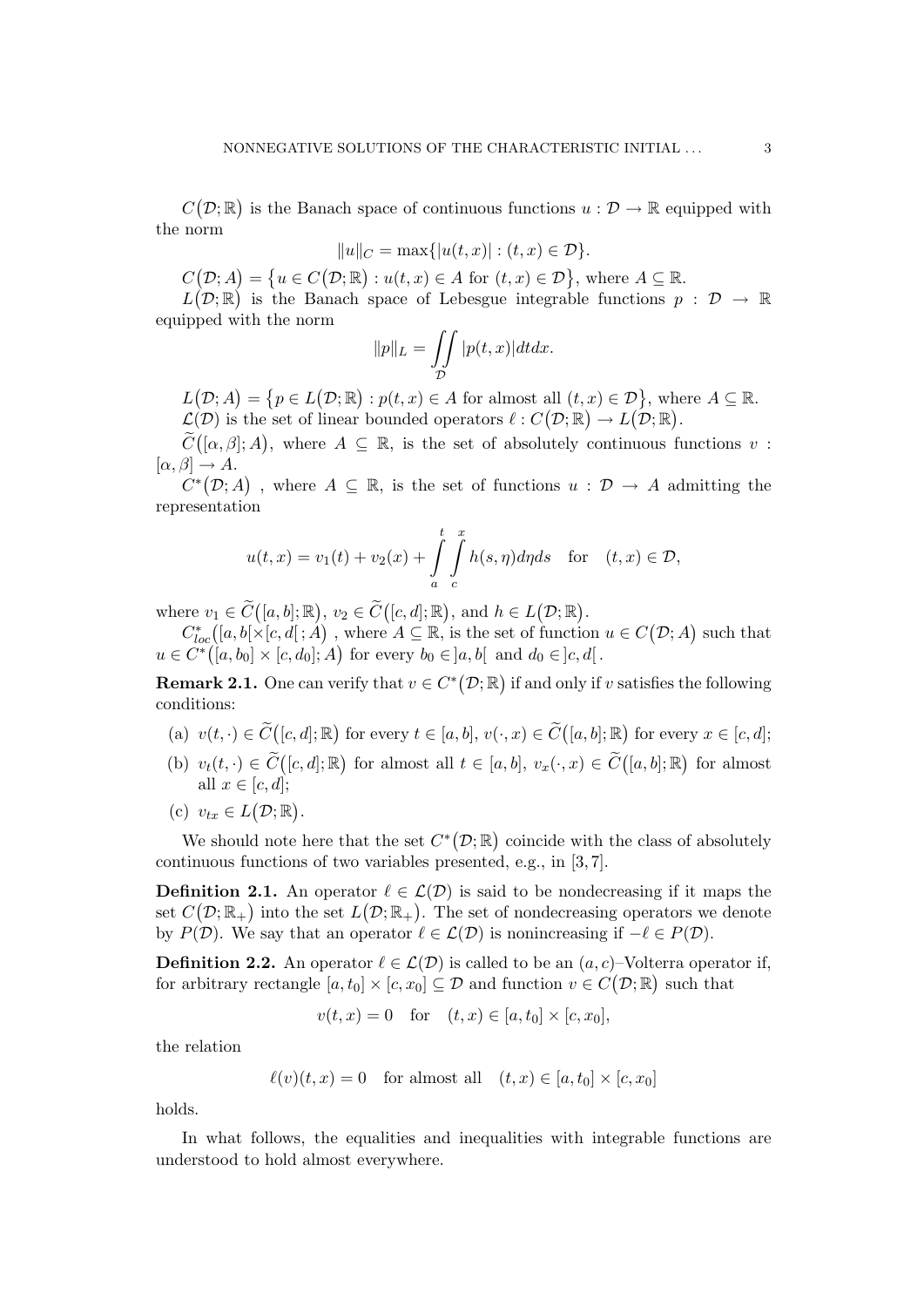#### 3. Main Results

In this section, we establish some efficient conditions for the inclusion  $\ell \in S_{ac}(\mathcal{D})$ . Theorems formulated below can be reffered to as theorems on functional–differential inequalities. One can say also that  $\ell \in S_{ac}(\mathcal{D})$  if and only if some kind of maximum principle holds for the problem  $(1.1)$ – $(1.3)$ .

**Theorem 3.1.** Let  $\ell \in P(\mathcal{D})$ . Then  $\ell \in S_{ac}(\mathcal{D})$  if and only if there exists a function  $\gamma \in C^* \big( \mathcal{D}; \, ]0, +\infty [ \, \big)$  such that

$$
\frac{\partial^2 \gamma(t, x)}{\partial t \partial x} \ge \ell(\gamma)(t, x) \quad \text{for} \quad (t, x) \in \mathcal{D} \tag{3.1}
$$

and either

$$
\frac{\partial \gamma(t, c)}{\partial t} \ge 0 \quad \text{for} \quad t \in [a, b] \tag{3.2}
$$

or

$$
\frac{\partial \gamma(a,x)}{\partial x} \ge 0 \quad \text{for} \quad x \in [c,d]. \tag{3.3}
$$

By a suitable choice of the function  $\gamma$  in Theorem 3.1 we can derive several sufficient conditions under which the inclusion  $\ell \in \mathcal{S}_{ac}(\mathcal{D})$  is true.

**Corollary 3.1.** If  $\ell \in P(\mathcal{D})$  then each of the following statements guarantees the inclusion  $\ell \in \mathcal{S}_{ac}(\mathcal{D})$ :

a) there exist  $k, m \in N$  and  $\alpha \in ]0,1[$  such that  $m > k$  and

$$
\rho_m(t, x) \le \alpha \rho_k(t, x) \quad \text{for} \quad (t, x) \in \mathcal{D}, \tag{3.4}
$$

where

$$
\rho_1 \equiv 1, \qquad \rho_{i+1} \equiv \theta(\rho_i) \quad \text{for} \quad i \in N,
$$
\n(3.5)

and

$$
\theta(v)(t,x) \stackrel{\text{def}}{=} \int_{a}^{t} \int_{c}^{x} \ell(v)(s,\eta)d\eta ds \quad \text{for} \quad (t,x) \in \mathcal{D};
$$
 (3.6)

b) there exists  $\overline{\ell} \in P(\mathcal{D})$  such that

$$
\int_{a}^{b} \int_{c}^{d} \overline{\ell}(1)(s,\eta) \exp\left(\int_{s}^{b} \int_{\eta}^{d} \ell(1)(\xi_1,\xi_2) d\xi_2 d\xi_1\right) d\eta ds < 1
$$
 (3.7)

and the inequality

$$
\ell(\theta(v))(t,x) - \ell(1)(t,x)\theta(v)(t,x) \le \overline{\ell}(v)(t,x) \quad \text{for} \quad (t,x) \in \mathcal{D} \tag{3.8}
$$

holds on the set  $\{v \in C(\mathcal{D}; \mathbb{R}_+) : v(\cdot, c) \equiv 0, v(a, \cdot) \equiv 0\}$ , where  $\theta$  is defined  $by (3.6).$ 

**Remark 3.1.** The assumption  $\alpha \in ]0,1[$  in Corollary 3.1 a) cannot be replaced by the assumption  $\alpha \in ]0,1]$  (see Example 7.1).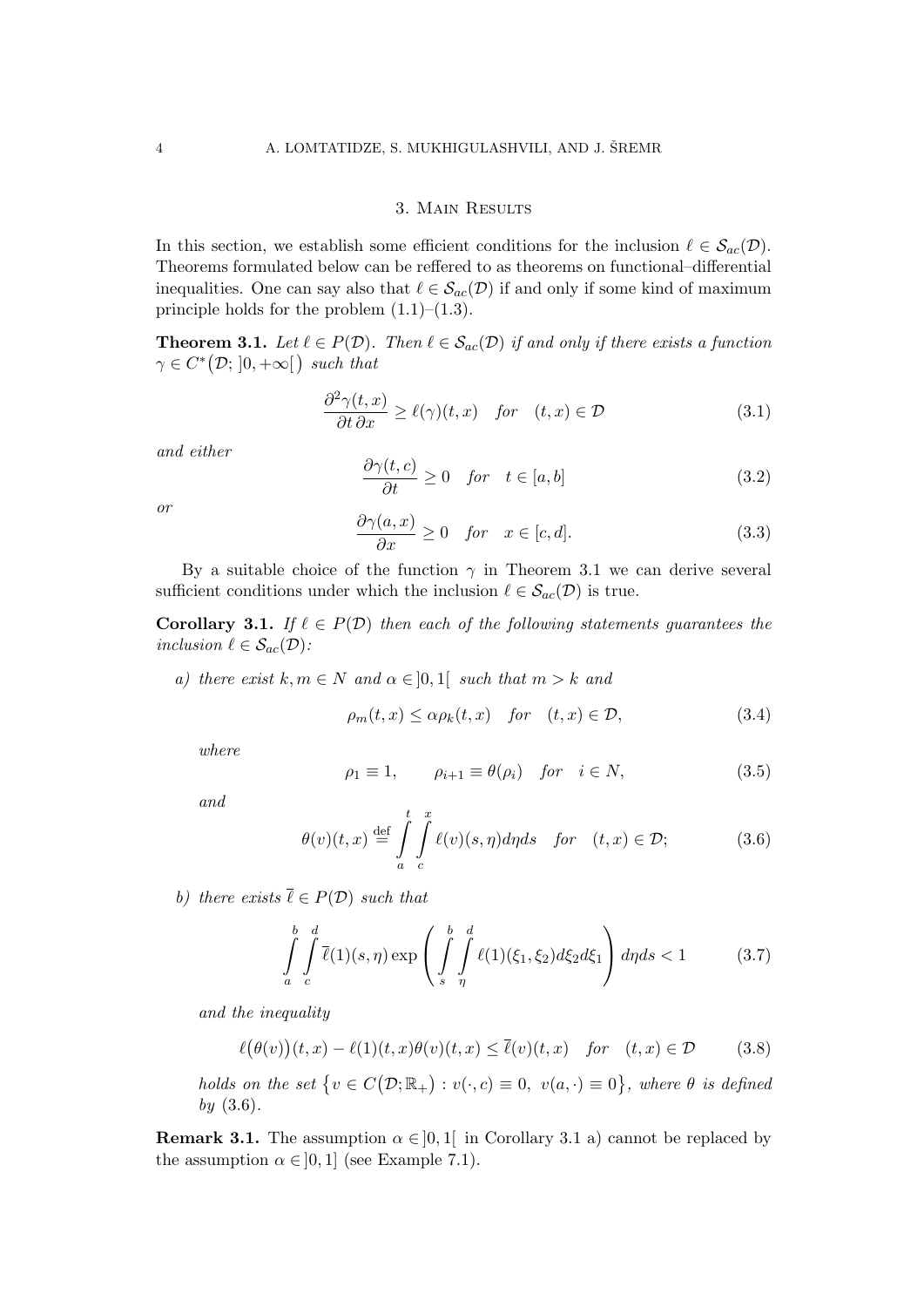**Remark 3.2.** It follows from Corollary 3.1 a) (for  $k = 1$  and  $m = 2$ ) that  $\ell \in S_{ac}(\mathcal{D})$ provided that  $\ell \in P(\mathcal{D})$  and

$$
\int_{a}^{b} \int_{c}^{d} \ell(1)(s, \eta) d\eta ds < 1.
$$

**Proposition 3.1.** Let  $\ell \in P(\mathcal{D})$  be such that

$$
\int_{a}^{b} \int_{c}^{d} \ell(1)(s, \eta) d\eta ds = 1.
$$
\n(3.9)

Then  $\ell \in S_{ac}(\mathcal{D})$  if and only if the homogeneous problem  $(1.1_0)$ – $(1.3_0)$  has only the trivial solution.

**Proposition 3.2.** Let  $\ell \in P(\mathcal{D})$  be an  $(a, c)$ –Volterra operator. Then  $\ell \in S_{ac}(\mathcal{D})$ .

**Theorem 3.2.** Let  $-\ell \in P(\mathcal{D})$ ,  $\ell$  be an  $(a, c)$ –Volterra operator, and let there exist a function  $\gamma \in C^*_{loc}([a,b[\times [c,d[;{\mathbb R}_+)] \ satisfying$ 

$$
\frac{\partial^2 \gamma(t,x)}{\partial t \partial x} \le \ell(\gamma)(t,x) \quad \text{for} \quad (t,x) \in \mathcal{D}, \tag{3.10}
$$

$$
\gamma(t,x) > 0 \quad \text{for} \quad (t,x) \in [a,b[ \times [c,d[ \, , \, \tag{3.11})
$$

$$
\frac{\partial \gamma(t, c)}{\partial t} \le 0 \quad \text{for} \quad t \in [a, b], \tag{3.12}
$$

and

$$
\frac{\partial \gamma(a,x)}{\partial x} \le 0 \quad \text{for} \quad x \in [c,d]. \tag{3.13}
$$

Then the operator  $\ell$  belongs to the set  $\mathcal{S}_{ac}(\mathcal{D})$ .

Remark 3.3. The assumption (3.11) in Theorem 3.2 is essential and cannot be omitted. Indeed, if there exists a function  $\gamma \in C^*_{loc}([a,b[\times [c,d];\mathbb{R}_+)$  such that the conditions (3.10), (3.12), and (3.13) hold and  $\gamma(t_0, x_0) = 0$  for some  $(t_0, x_0) \in$  $[a, b] \times [c, d]$ , then it can happen that  $\ell \notin S_{ac}(\mathcal{D})$  (see Example 7.2).

Corollary 3.2. Let  $-\ell \in P(\mathcal{D})$ ,  $\ell$  be an  $(a, c)$ –Volterra operator, and

$$
\int_{a}^{b} \int_{c}^{d} |\ell(1)(s,\eta)| d\eta ds \le 1.
$$
\n(3.14)

Then  $\ell \in \mathcal{S}_{ac}(\mathcal{D})$ .

Remark 3.4. The inequality (3.14) in Corollary 3.2 cannot be replaced by the inequality

$$
\int_{a}^{b} \int_{c}^{d} |\ell(1)(s,\eta)| d\eta ds \le 1 + \varepsilon,
$$
\n(3.15)

no matter haw small  $\varepsilon > 0$  would be (see Example 7.2).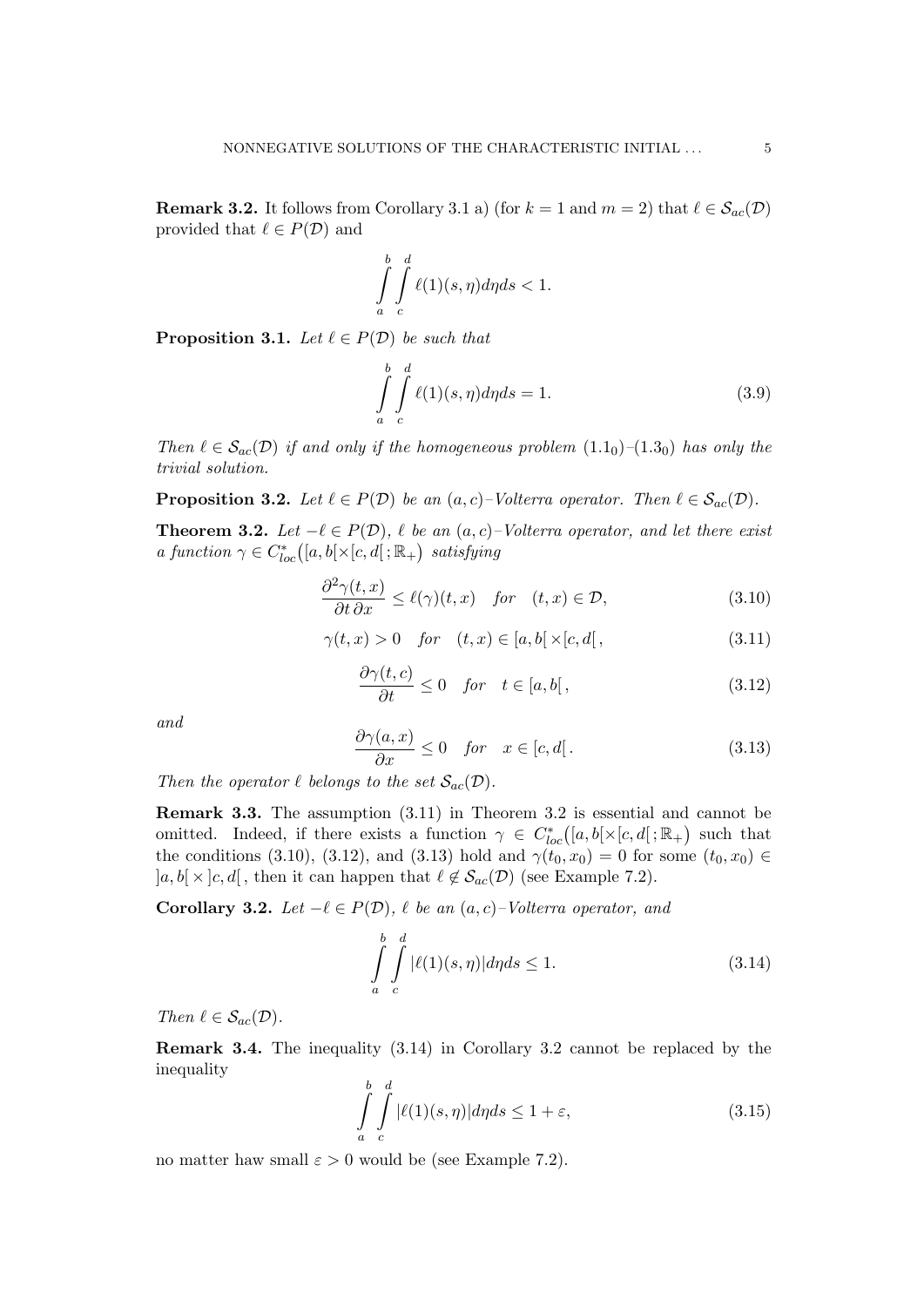**Theorem 3.3.** Let  $\ell = \ell_0 - \ell_1$ , where  $\ell_0, \ell_1 \in P(\mathcal{D})$  and  $\ell_1$  is an  $(a, c)$ –Volterra operator. If

$$
\ell_0 \in \mathcal{S}_{ac}(\mathcal{D}), \qquad -\ell_1 \in \mathcal{S}_{ac}(\mathcal{D}), \tag{3.16}
$$

then the operator  $\ell$  belongs to the set  $\mathcal{S}_{ac}(\mathcal{D})$ .

Remark 3.5. The assumption (3.16) in Theorem 3.3 cannot be replaced neither by the assumption

$$
(1 - \varepsilon)\ell_0 \in \mathcal{S}_{ac}(\mathcal{D}), \qquad -\ell_1 \in \mathcal{S}_{ac}(\mathcal{D})
$$

nor by the assumption

$$
\ell_0 \in \mathcal{S}_{ac}(\mathcal{D}), \qquad -(1-\varepsilon)\ell_1 \in \mathcal{S}_{ac}(\mathcal{D}),
$$

no matter haw small  $\varepsilon > 0$  would be (see Examples 7.3 and 7.4).

Remark 3.6. There is proved in [5] that if a nonincreasing operator belongs to the set  $\mathcal{S}_{ac}(\mathcal{D})$  then it is necessarily an  $(a, c)$ –Volterra operator. Therefore, in Theorems 3.2 and 3.3, the assumptions on the operators  $\ell$  and  $\ell_1$ , respectively, to be  $(a, c)$ –Volterra ones are necessary.

### 4. Proofs of The Main Results

To prove the statements established in Section 3 we will need the following lemmata.

**Lemma 4.1.** Let  $v \in C^*(\mathcal{D}; \mathbb{R})$  and  $a \le t_1 \le t_2 \le b$ ,  $c \le x_1 \le x_2 \le d$ . Then

$$
v(t_2, x_2) - v(t_1, x_1) = \int_{t_1}^{t_2} \frac{\partial v(s, c)}{\partial s} ds + \int_{x_1}^{x_2} \frac{\partial v(a, \eta)}{\partial \eta} d\eta +
$$
  
+ 
$$
\int_{a}^{t_1} \int_{x_1}^{x_2} \frac{\partial^2 v(s, \eta)}{\partial s \partial \eta} d\eta ds + \int_{t_1}^{t_2} \int_{c}^{x_2} \frac{\partial^2 v(s, \eta)}{\partial s \partial \eta} d\eta ds =
$$
  
= 
$$
\int_{t_1}^{t_2} \frac{\partial v(s, c)}{\partial s} ds + \int_{x_1}^{x_2} \frac{\partial v(a, \eta)}{\partial \eta} d\eta +
$$
  
+ 
$$
\int_{a}^{t_2} \int_{x_1}^{x_2} \frac{\partial^2 v(s, \eta)}{\partial s \partial \eta} d\eta ds + \int_{t_1}^{t_2} \int_{c}^{x_1} \frac{\partial^2 v(s, \eta)}{\partial s \partial \eta} d\eta ds.
$$
 (4.1)

*Proof.* Since  $v \in C^*(\mathcal{D}; \mathbb{R})$ , the function v admits the representation

$$
v(t,x) = v(a,c) + \int_{a}^{t} \frac{\partial v(s,c)}{\partial s} ds + \int_{c}^{x} \frac{\partial v(a,\eta)}{\partial \eta} d\eta + \int_{a}^{t} \int_{c}^{x} \frac{\partial^2 v(s,\eta)}{\partial s \partial \eta} d\eta ds
$$

for  $(t, x) \in \mathcal{D}$ . Therefore,

$$
v(t_2, x_2) - v(t_1, x_2) = \int_{t_1}^{t_2} \frac{\partial v(s, c)}{\partial s} ds + \int_{t_1}^{t_2} \int_{c}^{x_2} \frac{\partial^2 v(s, \eta)}{\partial s \partial \eta} d\eta ds.
$$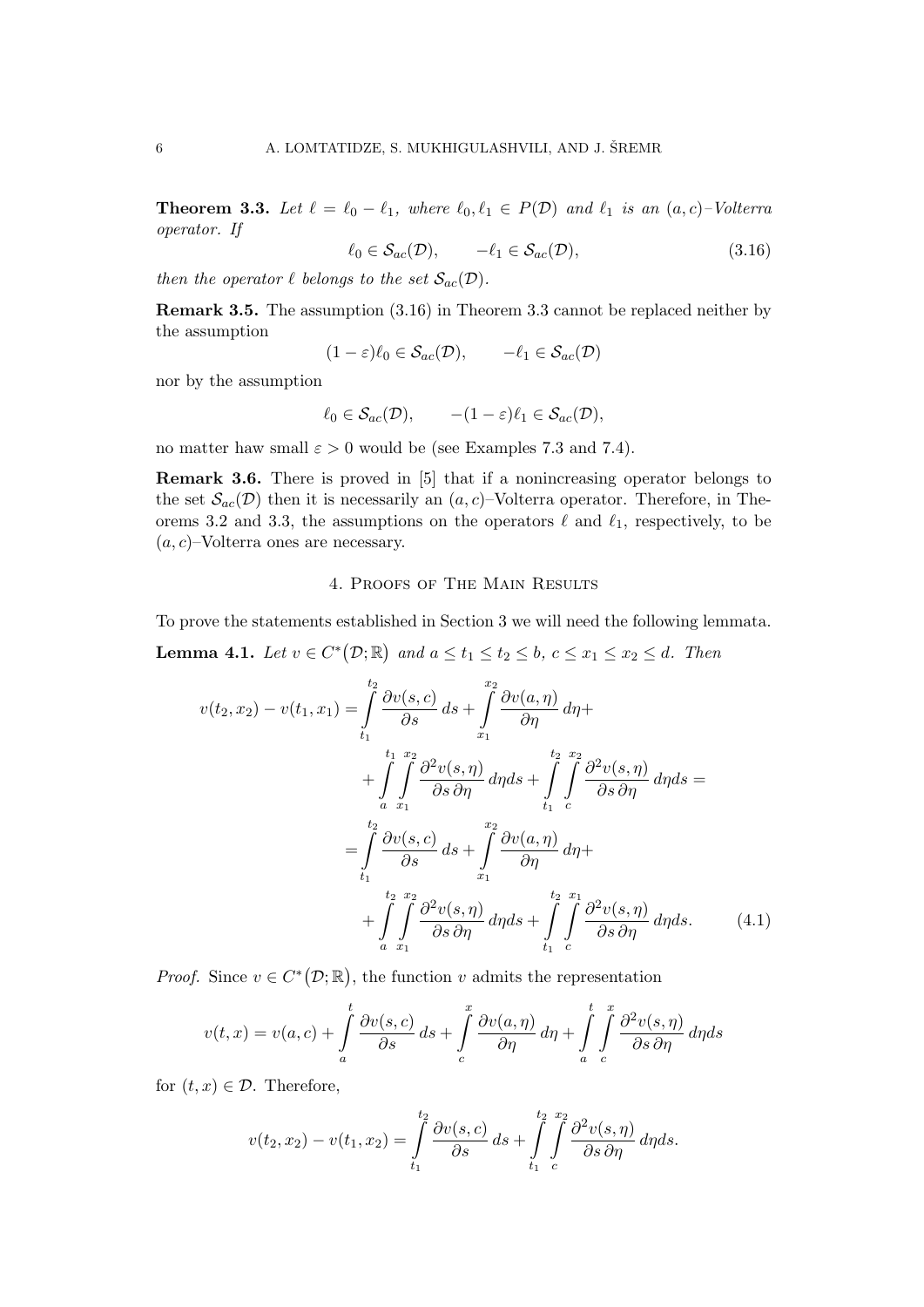On the other hand,

$$
v(t_1, x_2) - v(t_1, x_1) = \int_{x_1}^{x_2} \frac{\partial v(a, \eta)}{\partial \eta} d\eta + \int_{a}^{t_1} \int_{x_1}^{x_2} \frac{\partial^2 v(s, \eta)}{\partial s \partial \eta} d\eta ds.
$$

Consequently, the first equality in  $(4.1)$  holds. The second equality in  $(4.1)$  can be proved analogously. П

**Lemma 4.2.** Let  $(t_0, x_0) \in \mathcal{D}, -\ell \in P(\mathcal{D}), \ell$  be an  $(a, c)$ –Volterra operator, and let u be a solution of the problem  $(1.4)$ – $(1.7)$  satisfying

$$
u(t_0, x_0) < 0. \tag{4.2}
$$

Then

$$
\max\{u(t,x):(t,x)\in[a,t_0]\times[c,x_0]\}>0.\tag{4.3}
$$

*Proof.* Obviously,  $t_0 \neq a$  and  $x_0 \neq c$ . Assume that, on the contrary, (4.3) is not true. Then

$$
u(t,x) \le 0 \quad \text{for} \quad (t,x) \in \mathcal{D}_0,
$$

where  $\mathcal{D}_0 = [a, t_0] \times [c, x_0]$ . Since  $\ell$  is an  $(a, c)$ –Volterra operator and  $-\ell \in P(\mathcal{D})$ , it follows from (1.4) that

$$
u_{tx}(t,x) \ge \ell(u)(t,x) \ge 0 \quad \text{for} \quad (t,x) \in \mathcal{D}_0.
$$

Consequently, according to  $(1.5)$ – $(1.7)$  and Lemma 4.1, we get

$$
u(t_0, x_0) \ge u(a, c) \ge 0,
$$

which contradicts  $(4.2)$ .

**Lemma 4.3.** Let  $\ell \in P(\mathcal{D})$ . Then  $\ell \in S_{ac}(\mathcal{D})$  if and only if the problem

$$
\frac{\partial^2 v(t, x)}{\partial t \partial x} \le \ell(v)(t, x),\tag{4.4}
$$

 $v(t, c) = 0$  for  $t \in [a, b], \quad v(a, x) = 0$  for  $x \in [c, d]$  (4.5)

has no nontrivial nonnegative solution<sup>2</sup>.

*Proof.* If  $\ell \in \mathcal{S}_{ac}(\mathcal{D})$ , then it is clear that the problem (4.4), (4.5) has no nontrivial nonnegative solution.

Now suppose that the problem  $(4.4)$ ,  $(4.5)$  has no nontrivial nonnegative solution and let u be a solution of the problem  $(1.4)$ – $(1.7)$ . We will show that the function  $u$  is nonnegative. Put

$$
\alpha(t,x) = \int\limits_{a}^{t} \int\limits_{c}^{x} \ell([u]_{-})(s,\eta) d\eta ds \quad \text{for} \quad (t,x) \in \mathcal{D}.
$$

 $\Box$ 

<sup>&</sup>lt;sup>2</sup>Recall here that by a solution of the problem (4.4), (4.5) is understood a function  $v \in C^*(\mathcal{D}; \mathbb{R})$ satisfying the inequality  $(4.4)$  almost everywhere on the set  $D$  and verifying also the conditions  $(4.5).$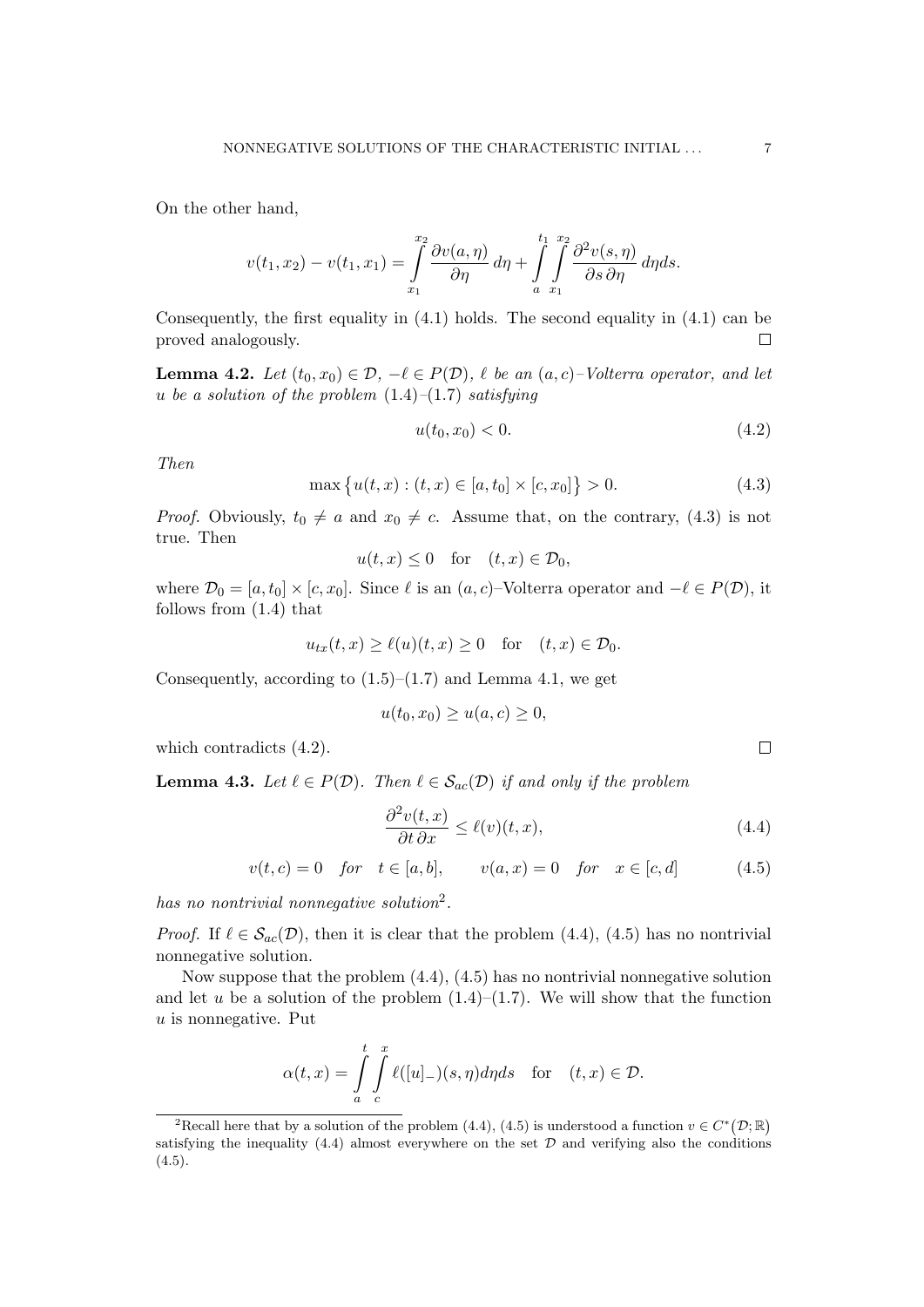It is clear that  $\alpha \in C^*(\mathcal{D}; \mathbb{R}),$ 

$$
\alpha_{tx}(t,x) = \ell([u]_-)(t,x) \quad \text{for} \quad (t,x) \in \mathcal{D}, \tag{4.6}
$$

$$
\alpha(t, c) = 0 \quad \text{for} \quad t \in [a, b], \qquad \alpha(a, x) = 0 \quad \text{for} \quad x \in [c, d], \tag{4.7}
$$

and

$$
\alpha(t, x) \ge 0 \quad \text{for} \quad (t, x) \in \mathcal{D}.
$$

By virtue of (1.4), (1.6), (1.7), (4.6), (4.7), and the assumption  $\ell \in P(\mathcal{D})$ , we get

$$
w_{tx}(t, x) \ge \ell(u + [u]_{-})(t, x) = \ell([u]_{+})(t, x) \ge 0 \text{ for } (t, x) \in \mathcal{D},
$$
  

$$
w_{t}(t, c) \ge 0 \text{ for } t \in [a, b], \qquad w_{x}(a, x) \ge 0 \text{ for } x \in [c, d],
$$

where

$$
w(t,x) = u(t,x) + \alpha(t,x) \quad \text{for} \quad (t,x) \in \mathcal{D}.
$$

Consequently, in view of (1.5), Lemma 4.1 yields

$$
w(t,x) \ge w(a,c) \ge 0 \quad \text{for} \quad (t,x) \in \mathcal{D}
$$

and thus

$$
[u(t,x)]_{-} \le \alpha(t,x) \quad \text{for} \quad (t,x) \in \mathcal{D} \tag{4.8}
$$

because the function  $\alpha$  is nonnegative. Now, from (4.6) we get

$$
\alpha_{tx}(t,x) \le \ell(\alpha)(t,x) \quad \text{for} \quad (t,x) \in \mathcal{D}.
$$

We have proved that  $\alpha$  is a nonnegative solution of the problem (4.4), (4.5). Therefore,  $\alpha \equiv 0$  and the condition (4.8) yields  $u(t, x) \geq 0$  for  $(t, x) \in \mathcal{D}$ . Hence  $\ell \in \mathcal{S}_{ac}(\mathcal{D}).$  $\Box$ 

**Lemma 4.4.** Let  $f \in L(\mathcal{D}; \mathbb{R}_+)$  be such that

$$
\int_{a}^{b} \int_{c}^{d} f(s, \eta) d\eta ds \le 1.
$$
\n(4.9)

Then there exists  $(b_0, d_0) \in [a, b] \times [c, d]$  such that

$$
\int_{a}^{t} \int_{c}^{x} f(s, \eta) d\eta ds < 1 \quad \text{for} \quad (t, x) \in \mathcal{D}_0, \ (t, x) \neq (b_0, d_0), \tag{4.10}
$$

and

$$
f(t,x) = 0 \quad \text{for} \quad (t,x) \in \mathcal{D} \setminus \mathcal{D}_0, \tag{4.11}
$$

where  $\mathcal{D}_0 = [a, b_0] \times [c, d_0]$ .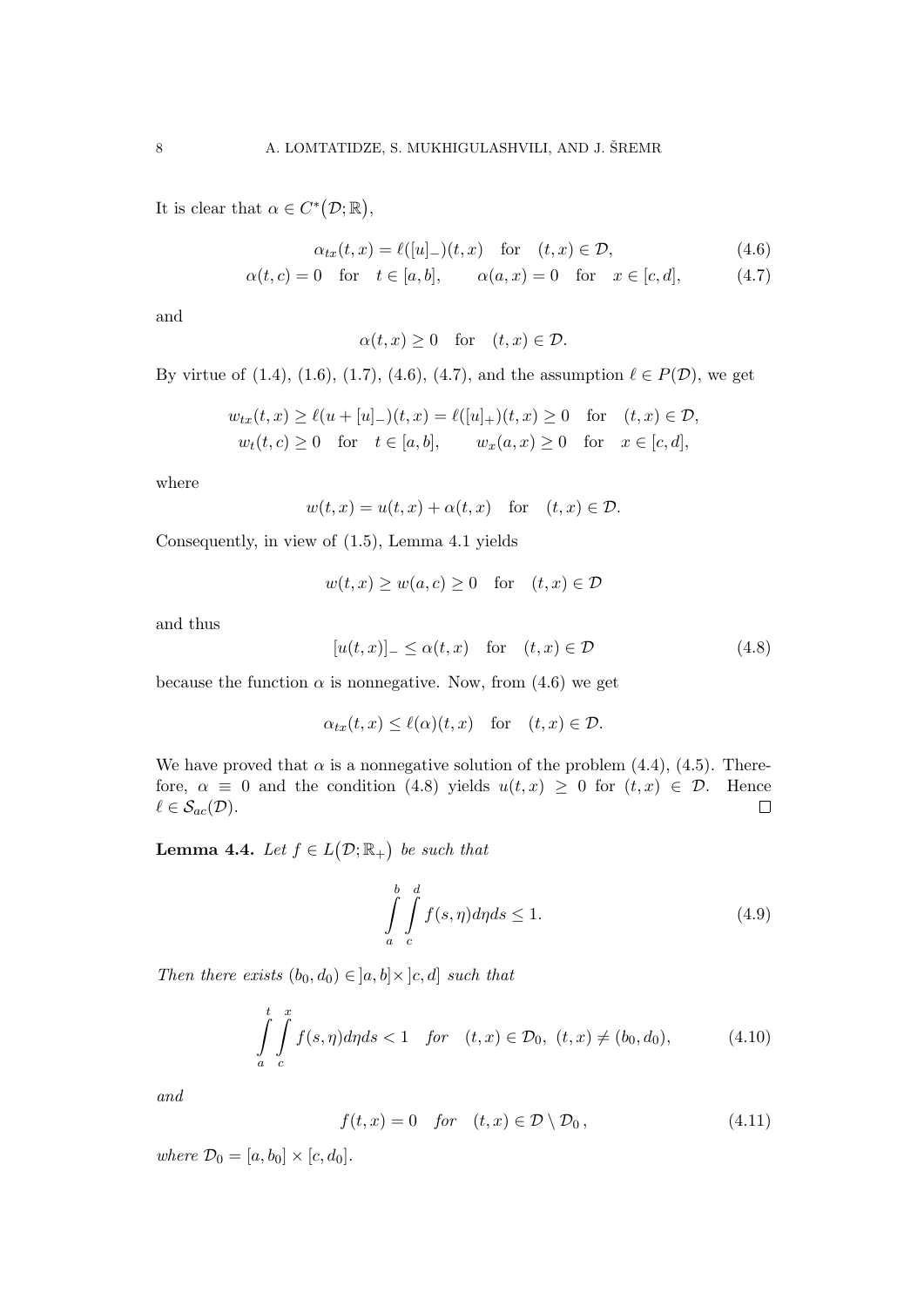*Proof.* If the inequality (4.9) is strict, then the assertion of lemma holds for  $b_0 = b$ and  $d_0 = d$ . Therefore suppose that

$$
\int_{a}^{b} \int_{c}^{d} f(s, \eta) d\eta ds = 1.
$$
\n(4.12)

Put

$$
d_0 = \min \left\{ x \in [c, d] : \int_a^b \int_c^x f(s, \eta) d\eta ds = 1 \right\}.
$$

It is clear that  $d_0 > c$  and

$$
\int_{a}^{b} \int_{c}^{d_0} f(s, \eta) d\eta ds = 1, \qquad \int_{a}^{b} \int_{c}^{x} f(s, \eta) d\eta ds < 1 \quad \text{for} \quad x \in [c, d_0].
$$

Further, we put

$$
b_0 = \min \left\{ t \in [a, b] : \int_a^t \int_c^{d_0} f(s, \eta) d\eta ds = 1 \right\}.
$$

Obviously,  $b_0 > a$  and

$$
\int_{a}^{b_0} \int_{c}^{d_0} f(s, \eta) d\eta ds = 1, \qquad \int_{a}^{t} \int_{c}^{d_0} f(s, \eta) d\eta ds < 1 \quad \text{for} \quad t \in [a, b_0].
$$

Let  $\mathcal{D}_0 = [a, b_0] \times [c, d_0]$ . It is easy to verify that the condition (4.10) holds and

$$
\iint\limits_{\mathcal{D}\setminus\mathcal{D}_0} f(t,x)dtdx = 0.
$$

Hence  $(4.11)$  is also satisfied because the function f is supposed to be nonnegative.  $\Box$ 

Now we are in position to prove the main results given in Section 3.

*Proof of Theorem 3.1.* First suppose that there exists  $\gamma \in C^*(\mathcal{D}; ]0, +\infty[$  satisfying the conditions  $(3.1)$  and  $(3.2)$  (resp.  $(3.1)$  and  $(3.3)$ ). Let u be a solution of the problem  $(1.4)$ – $(1.7)$ . We will show that the function u is nonnegative. Put

$$
A = \{ \lambda \in \mathbb{R}_+ : \lambda \gamma(t, x) + u(t, x) \ge 0 \text{ for } (t, x) \in \mathcal{D} \}.
$$
 (4.13)

Since  $\gamma$  is a positive function, we have  $A \neq \emptyset$ . Let

$$
\lambda_0 = \inf A. \tag{4.14}
$$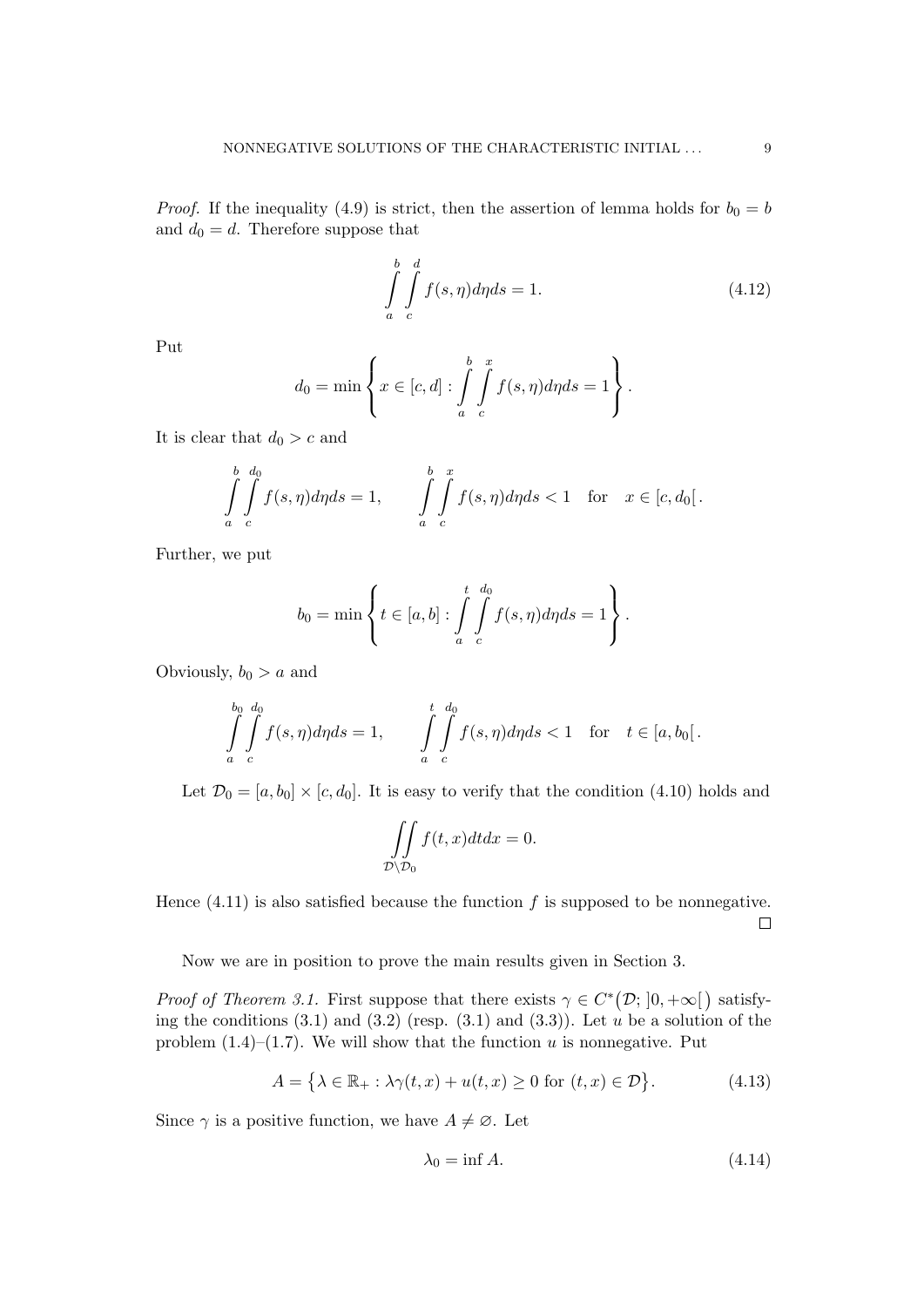Now we put

$$
w(t,x) = \lambda_0 \gamma(t,x) + u(t,x) \quad \text{for} \quad (t,x) \in \mathcal{D}.
$$
 (4.15)

It is clear that  $\lambda_0 \geq 0$ ,  $w \in C^*(\mathcal{D}; \mathbb{R})$ , and

$$
w(t, x) \ge 0 \quad \text{for} \quad (t, x) \in \mathcal{D}.\tag{4.16}
$$

Therefore, by virtue of (1.4), (3.1), and the assumption  $\ell \in P(\mathcal{D})$ , we get

$$
w_{tx}(t,x) \ge \ell(w)(t,x) \ge 0 \quad \text{for} \quad (t,x) \in \mathcal{D}.\tag{4.17}
$$

Assume that

$$
\lambda_0 > 0. \tag{4.18}
$$

Then, it follows from  $(1.5)$ – $(1.7)$ ,  $(3.2)$  (resp.  $(3.3)$ ), and  $(4.18)$  that

$$
w(a,x) > 0 \quad \text{for} \quad x \in [c,d], \qquad w_t(t,c) \ge 0 \quad \text{for} \quad t \in [a,b]
$$
  
\n
$$
\left(\text{resp.} \quad w(t,c) > 0 \quad \text{for} \quad t \in [a,b], \qquad w_x(a,x) \ge 0 \quad \text{for} \quad x \in [c,d]\right).
$$

Hence, in view of (4.17), Lemma 4.1 yields

$$
w(t, x) \ge w(a, x) > 0 \quad \text{for} \quad (t, x) \in \mathcal{D}
$$
  
\n
$$
\left(\text{resp.} \quad w(t, x) \ge w(t, c) > 0 \quad \text{for} \quad (t, x) \in \mathcal{D}\right).
$$

Consequently, there exists  $\varepsilon \in [0, \lambda_0]$  such that

$$
w(t, x) \geq \varepsilon \gamma(t, x)
$$
 for  $(t, x) \in \mathcal{D}$ ,

i.e.,

$$
(\lambda_0 - \varepsilon)\gamma(t, x) + u(t, x) \ge 0 \quad \text{for} \quad (t, x) \in \mathcal{D}.
$$

Hence, by virtue of (4.13), we get  $\lambda_0 - \varepsilon \in A$ , which contradicts (4.14).

The contradiction obtained proves that  $\lambda_0 = 0$ . Consequently, (4.15) and (4.16) yield

$$
u(t, x) = w(t, x) \ge 0 \quad \text{for} \quad (t, x) \in \mathcal{D}
$$

and thus  $\ell \in \mathcal{S}_{ac}(\mathcal{D})$ .

Now suppose that  $\ell \in S_{ac}(\mathcal{D})$ . Then, according to Remark 1.1, the problem

$$
\frac{\partial^2 \gamma(t, x)}{\partial t \partial x} = \ell(\gamma)(t, x),\tag{4.19}
$$

$$
\gamma(t, c) = 1 \quad \text{for} \quad t \in [a, b], \qquad \gamma(a, x) = 1 \quad \text{for} \quad x \in [c, d] \tag{4.20}
$$

has a unique solution  $\gamma$  and

$$
\gamma(t, x) \ge 0 \quad \text{for} \quad (t, x) \in \mathcal{D}.
$$

By virtue of the assumption  $\ell \in P(\mathcal{D})$ , the equation (4.19) implies

$$
\gamma_{tx}(t,x) \ge 0 \quad \text{for} \quad (t,x) \in \mathcal{D}.
$$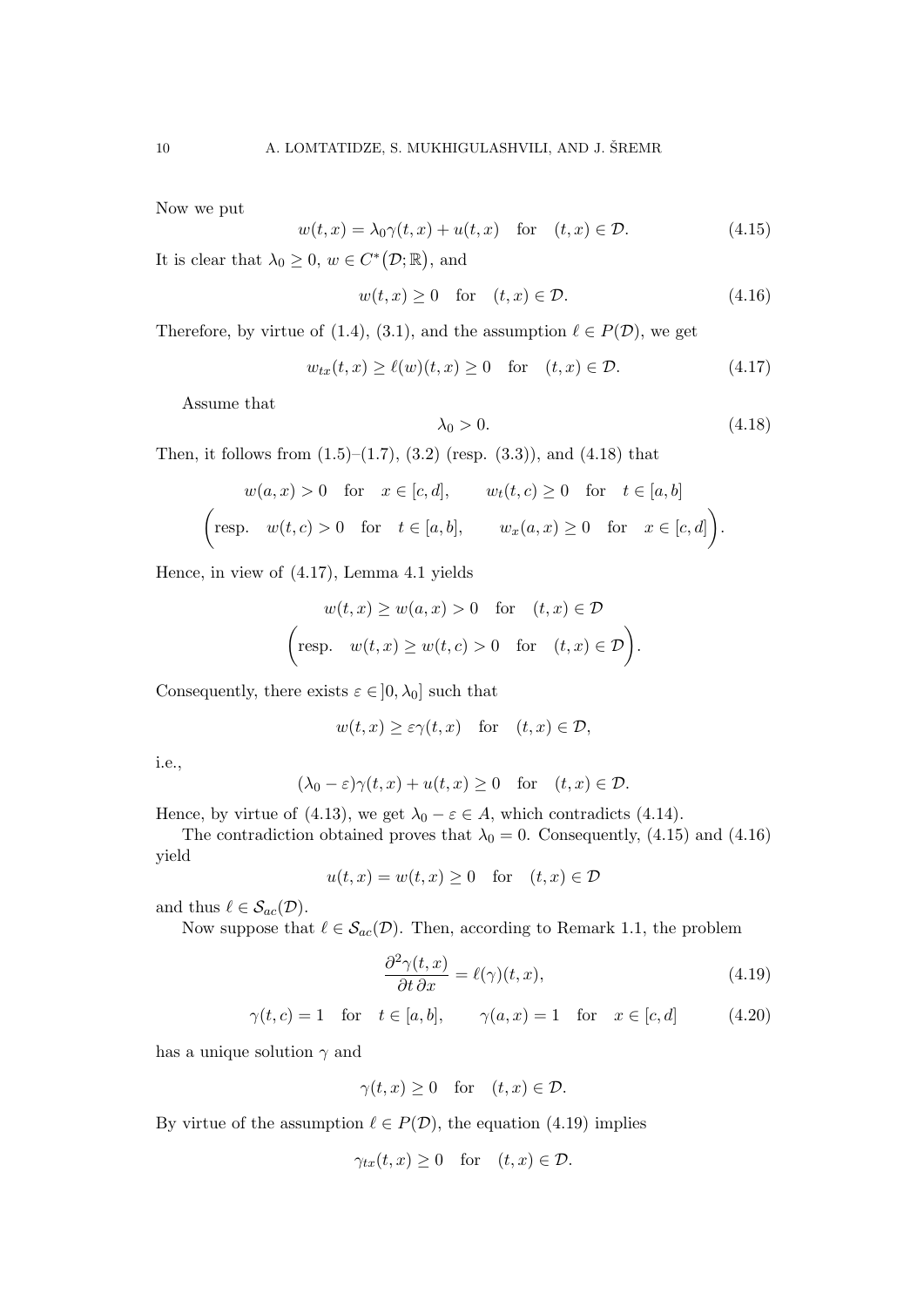Therefore, in view of (4.20) and Lemma 4.1, we get

$$
\gamma(t, x) \ge \gamma(a, c) = 1 \quad \text{for} \quad (t, x) \in \mathcal{D}.
$$

Consequently,  $\gamma \in C^*(\mathcal{D}; [0, +\infty])$  and it satisfies the inequalities (3.1), (3.2), and (3.3).  $\Box$ 

Proof of Corollary 3.1. a) It is not difficult to verify that the function

$$
\gamma(t,x) = \sum_{j=1}^{m} \rho_j(t,x) - \alpha \sum_{j=1}^{k} \rho_j(t,x) \quad \text{for} \quad (t,x) \in \mathcal{D}
$$

belongs to the set  $C^*(\mathcal{D}; [0, +\infty])$  and satisfies (3.1), (3.2), and (3.3). Therefore, Theorem 3.1 guarantees  $\ell \in \mathcal{S}_{ac}(\mathcal{D})$ .

b) According to (3.7), there exists  $\varepsilon > 0$  such that

$$
\varepsilon \exp\left(\int_{a}^{b} \int_{c}^{d} \ell(1)(s,\eta) d\eta ds\right) + \left(\int_{a}^{b} \int_{c}^{d} \overline{\ell}(1)(s,\eta) \exp\left(\int_{s}^{b} \int_{\eta}^{d} \ell(1)(\xi_1,\xi_2) d\xi_2 d\xi_1\right) d\eta ds \le 1. \quad (4.21)
$$

Put

$$
\gamma(t,x) = \varepsilon \exp\left(\int_a^t \int_c^x \ell(1)(s,\eta)d\eta ds\right) +
$$
  
+ 
$$
\int_a^t \int_c^x \overline{\ell}(1)(s,\eta) \exp\left(\int_s^t \int_c^x \ell(1)(\xi_1,\xi_2) d\xi_2 d\xi_1\right) d\eta ds \text{ for } (t,x) \in \mathcal{D}.
$$

It is not difficult to verify that  $\gamma \in C^*(\mathcal{D}; \mathbb{R}_+)$  and, in view of the assumption  $\ell \in P(\mathcal{D})$ , we get

$$
\gamma_{tx}(t,x) \ge \ell(1)(t,x)\gamma(t,x) + \overline{\ell}(1)(t,x) \ge 0 \quad \text{for} \quad (t,x) \in \mathcal{D},\tag{4.22}
$$

$$
\gamma(t, c) = \varepsilon \quad \text{for} \quad t \in [a, b], \qquad \gamma(a, x) = \varepsilon \quad \text{for} \quad x \in [c, d]. \tag{4.23}
$$

Hence, by virtue of  $(4.21)$ – $(4.23)$ , Lemma 4.1 yields

$$
0 < \gamma(a, c) \le \gamma(t, x) \le \gamma(b, d) \le 1 \quad \text{for} \quad (t, x) \in \mathcal{D}.
$$

Now from (4.22) we get

$$
\gamma_{tx}(t,x) \ge \ell(1)(t,x)\gamma(t,x) + \overline{\ell}(\gamma)(t,x) \quad \text{for} \quad (t,x) \in \mathcal{D},
$$

and thus, by virtue of Theorem 3.1, we find

$$
\tilde{\ell} \in \mathcal{S}_{ac}(\mathcal{D}),\tag{4.24}
$$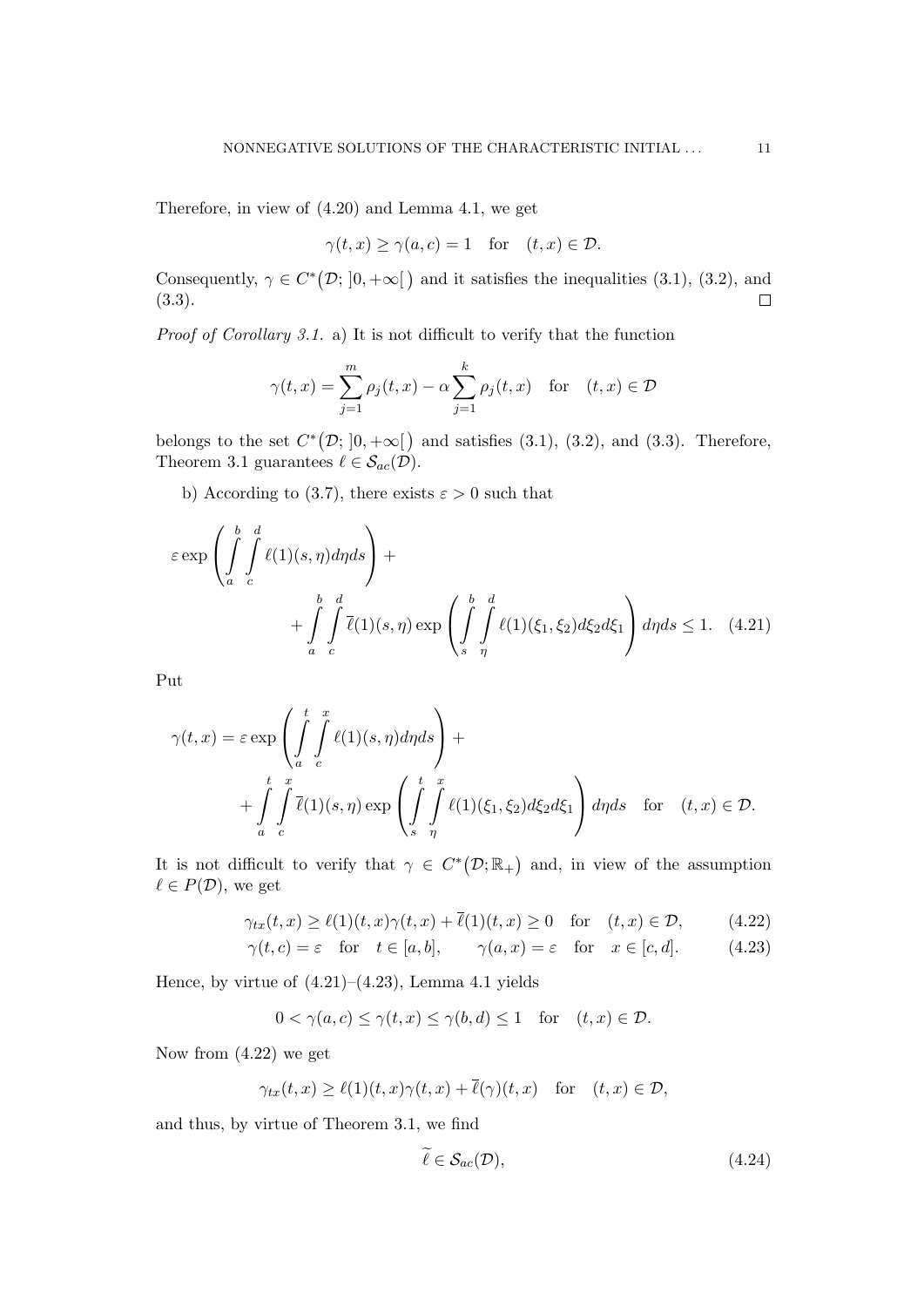where

$$
\widetilde{\ell}(w)(t,x) \stackrel{\text{def}}{=} \ell(1)(t,x)w(t,x) + \overline{\ell}(w)(t,x) \quad \text{for} \quad (t,x) \in \mathcal{D}.\tag{4.25}
$$

According to Lemma 4.3, to prove corollary it is sufficient to show that the problem  $(4.4)$ ,  $(4.5)$  has no nontrivial nonnegative solution. Let v be a nonnegative solution of the problem (4.4), (4.5). We will show that  $v \equiv 0$ . Put

$$
u(t,x) = \theta(v)(t,x) \quad \text{for} \quad (t,x) \in \mathcal{D}, \tag{4.26}
$$

where  $\theta$  is defined by (3.6). Obviously,

$$
u_{tx}(t,x) = \ell(v)(t,x) \ge v_{tx}(t,x) \quad \text{for} \quad (t,x) \in \mathcal{D},
$$
  

$$
u(t,c) = 0 \quad \text{for} \quad t \in [a,b], \qquad u(a,x) = 0 \quad \text{for} \quad x \in [c,d]. \tag{4.27}
$$

Consequently, in view of (4.5), Lemma 4.1 yields

$$
u(t,x) \ge v(t,x) \ge 0 \quad \text{for} \quad (t,x) \in \mathcal{D}.\tag{4.28}
$$

On the other hand, by virtue of (3.8), (4.25)–(4.28), and the assumptions  $\ell, \overline{\ell} \in$  $P(\mathcal{D})$ , we get

$$
u_{tx}(t,x) = \ell(v)(t,x) \leq \ell(1)(t,x)u(t,x) + \ell(u)(t,x) - \ell(1)(t,x)u(t,x) =
$$
  
\n
$$
= \ell(1)(t,x)u(t,x) + \ell(\theta(v))(t,x) - \ell(1)(t,x)\theta(v)(t,x) \leq
$$
  
\n
$$
\leq \ell(1)(t,x)u(t,x) + \overline{\ell}(v)(t,x) \leq \ell(1)(t,x)u(t,x) + \overline{\ell}(u)(t,x) =
$$
  
\n
$$
= \widetilde{\ell}(u)(t,x) \quad \text{for} \quad (t,x) \in \mathcal{D}.
$$

Now, by (4.24), (4.27), (4.28), and Lemma 4.3, we obtain  $u \equiv 0$ . Consequently,  $(4.28)$  implies  $v \equiv 0$ , i.e., the problem  $(4.4)$ ,  $(4.5)$  has no nontrivial nonnegative solution.  $\Box$ 

Proof of Proposition 3.1. Suppose that  $(3.9)$  holds and the homogeneous problem  $(1.1<sub>0</sub>)-(1.3<sub>0</sub>)$  has only the trivial solution. We will show that  $\ell \in S_{ac}(\mathcal{D})$ . According to Theorem 1.1, the problem (4.19), (4.20) has a unique solution  $\gamma$ . Put

$$
\gamma_0 = \min\{\gamma(t, x) : (t, x) \in \mathcal{D}\}\tag{4.29}
$$

and choose  $(t_0, x_0) \in \mathcal{D}$  such that  $\gamma(t_0, x_0) = \gamma_0$ .

Assume that

$$
\gamma_0 \le 0. \tag{4.30}
$$

Then, in view of (4.20), Lemma 4.1 yields

$$
\gamma(t_0, x_0) = 1 + \int\limits_a^{t_0} \int\limits_c^{x_0} \ell(\gamma)(s, \eta) d\eta ds.
$$

Therefore, on account of (3.9), (4.29), (4.30), and the assumption  $\ell \in P(\mathcal{D})$ , we get

$$
\gamma_0 \ge 1 + \gamma_0 \int_a^b \int_c^d \ell(1)(s, \eta) d\eta ds = 1 + \gamma_0,
$$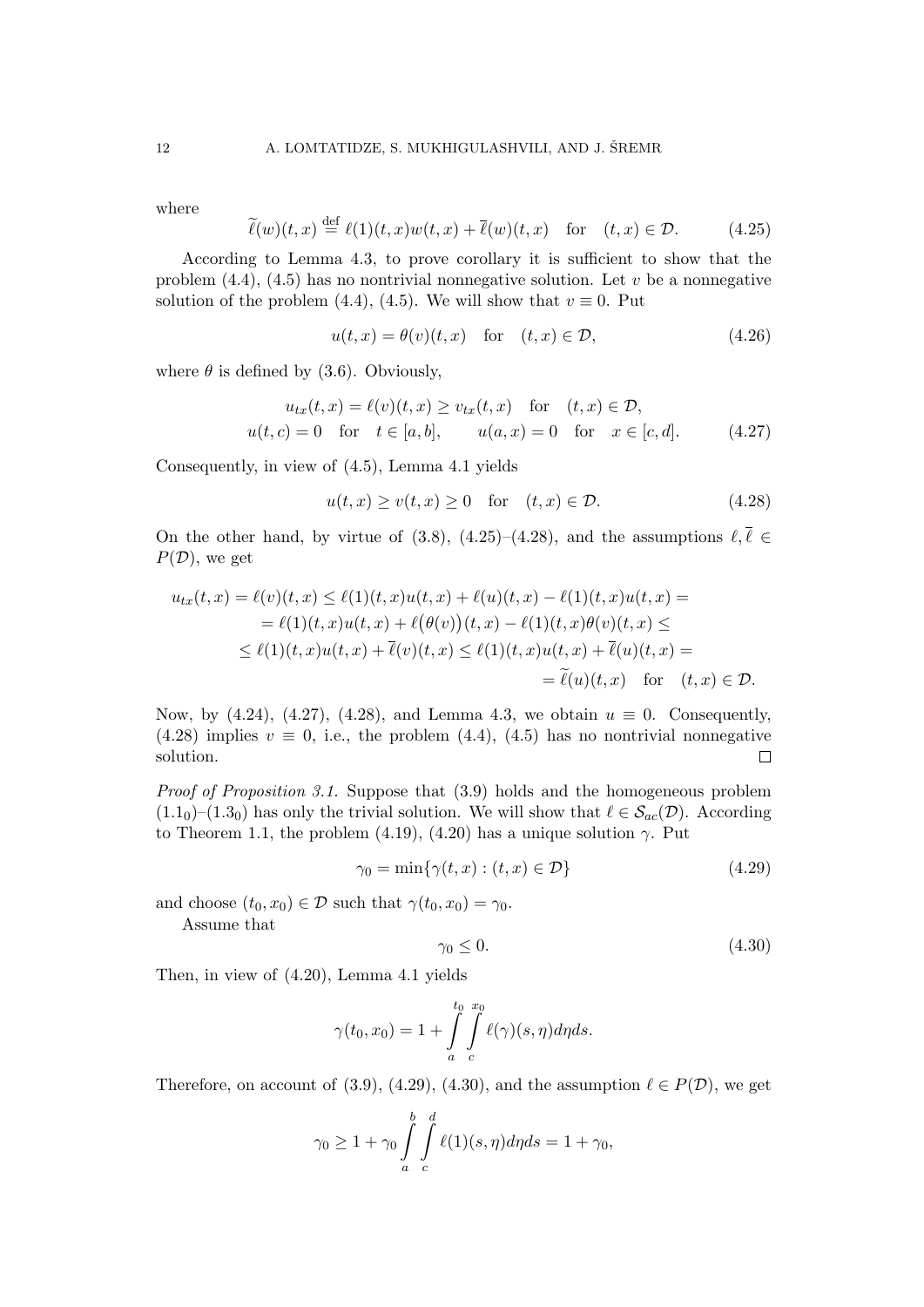a contradiction.

The contradiction obtained proves that  $\gamma_0 > 0$ . Consequently, Theorem 3.1 guarantees the inclusion  $\ell \in \mathcal{S}_{ac}(\mathcal{D})$ .

The converse implication is trivial.

Proof of Proposition 3.2. It is not difficult to verify that the assumptions of Corollary 3.1 b) are satisfied with  $\bar{\ell} \equiv 0$  because the operator  $\ell$  is supposed to be an  $(a, c)$ –Volterra one.  $\Box$ 

*Proof of Theorem 3.2.* Let u be a solution of the problem  $(1.4)$ – $(1.7)$ . We will show that the function  $u$  is nonnegative. Assume that, on the contrary,

$$
\min\{u(t,x) : (t,x) \in \mathcal{D}\} < 0. \tag{4.31}
$$

Then there exists  $(t_0, x_0) \in ]a, b] \times ]c, d]$  such that

$$
u(t_0, x_0) < 0. \tag{4.32}
$$

Put  $\mathcal{D}_0 = [a, t_0] \times [c, x_0]$  and

$$
A = \{ \lambda \in \mathbb{R}_+ : \lambda \gamma(t, x) - u(t, x) \ge 0 \text{ for } (t, x) \in \mathcal{D}_0 \}.
$$
 (4.33)

Since the function  $\gamma$  is positive on  $\mathcal{D}_0$ , we have  $A \neq \emptyset$ . Let

$$
\lambda_0 = \inf A. \tag{4.34}
$$

Now we put

$$
w(t,x) = \lambda_0 \gamma(t,x) - u(t,x) \quad \text{for} \quad (t,x) \in \mathcal{D}.
$$
 (4.35)

It is clear that  $w \in C^{\ast} (\mathcal{D}_0; \mathbb{R})$  and

$$
w(t,x) \ge 0 \quad \text{for} \quad (t,x) \in \mathcal{D}_0. \tag{4.36}
$$

Moreover, according to  $(4.32)$ – $(4.34)$  and Lemma 4.2, we get

$$
\lambda_0 > 0. \tag{4.37}
$$

From  $(1.4)$ ,  $(3.10)$ ,  $(4.35)$ , and  $(4.37)$  we obtain

$$
w_{tx}(t,x) \leq \ell(w)(t,x)
$$
 for  $(t,x) \in \mathcal{D}$ .

Since  $\ell$  is an  $(a, c)$ –Volterra operator,  $-\ell \in P(\mathcal{D})$ , and (4.36) holds, the last inequality implies

$$
w_{tx}(t,x) \le 0 \quad \text{for} \quad (t,x) \in \mathcal{D}_0. \tag{4.38}
$$

Further, from  $(1.6)$ ,  $(1.7)$ ,  $(3.12)$ ,  $(3.13)$ ,  $(4.35)$ , and  $(4.37)$  we get

$$
w_t(t, c) \le 0
$$
 for  $t \in [a, t_0]$ ,  $w_x(a, x) \le 0$  for  $x \in [c, x_0]$ . (4.39)

Hence, by virtue of (4.32), Lemma 4.1 yields

$$
w(t,x) \ge w(t_0,x_0) > 0 \quad \text{for} \quad (t,x) \in \mathcal{D}_0.
$$

 $\Box$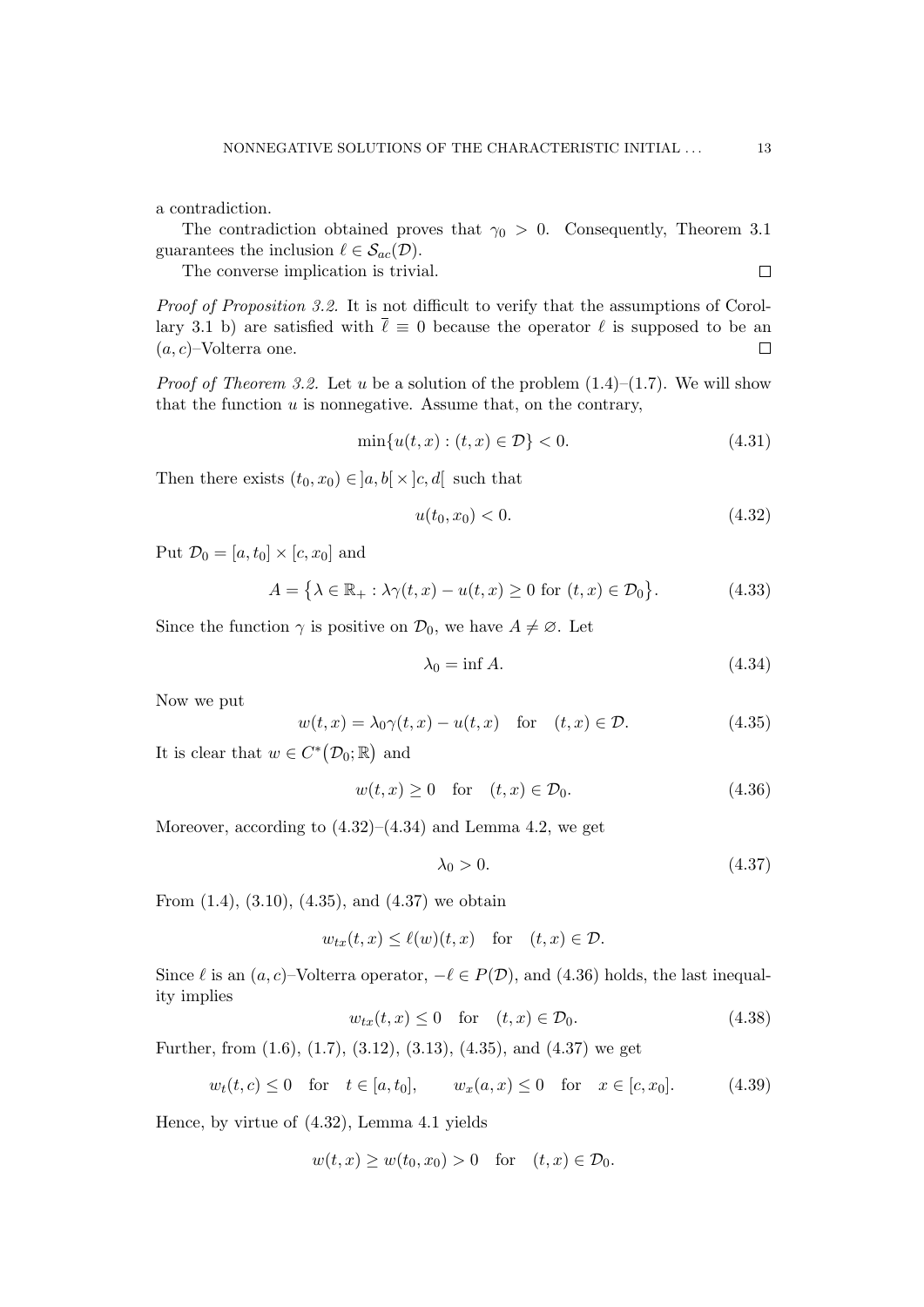Consequently, there exists  $\varepsilon \in ]0, \lambda_0]$  such that

$$
w(t, x) \geq \varepsilon \gamma(t, x)
$$
 for  $(t, x) \in \mathcal{D}_0$ ,

i.e.,

$$
(\lambda_0 - \varepsilon)\gamma(t, x) - u(t, x) \ge 0 \quad \text{for} \quad (t, x) \in \mathcal{D}_0.
$$

Hence, in view of (4.33), we get  $\lambda_0 - \varepsilon \in A$ , which contradicts (4.34).

*Proof of Corollary 3.2.* According to Lemma 4.4, there exists a point  $(b_0, d_0) \in$  $[a, b] \times [c, d]$  such that

$$
\int_{a}^{t} \int_{c}^{x} |\ell(1)(s,\eta)| d\eta ds < 1 \quad \text{for} \quad (t,x) \in \mathcal{D}_0, \ (t,x) \neq (b_0, d_0),
$$

and

$$
\ell(1)(t,x) = 0 \quad \text{for} \quad (t,x) \in \mathcal{D} \setminus \mathcal{D}_0, \tag{4.40}
$$

where  $\mathcal{D}_0 = [a, b_0] \times [c, d_0]$ . Put

$$
\gamma(t,x) = 1 - \int_{a}^{t} \int_{c}^{x} |\ell(1)(s,\eta)| d\eta ds \quad \text{for} \quad (t,x) \in \mathcal{D}_0.
$$

Since  $\ell$  is a nonincreasing  $(a, c)$ –Volterra operator, by Theorem 3.2 we get

$$
\ell_0 \in \mathcal{S}_{ac}(\mathcal{D}_0),\tag{4.41}
$$

 $\Box$ 

where  $\ell_0$  is the restriction of  $\ell$  to the space  $C(\mathcal{D}_0; \mathbb{R})$ .

Now let u be a solution of the problem  $(1.4)$ – $(1.7)$ . We will show that the function  $u$  is nonnegative. In view of  $(4.41)$ , we find

$$
u(t,x) \ge 0 \quad \text{for} \quad (t,x) \in \mathcal{D}_0. \tag{4.42}
$$

On the other hand, the assumption  $-\ell \in P(\mathcal{D})$  guarantees that the relations

$$
\ell(1)(t, x) \max\{u(s, \eta) : (s, \eta) \in \mathcal{D}\} \le \ell(u)(t, x) \le
$$
  
\$\le \ell(1)(t, x) \min\{u(s, \eta) : (s, \eta) \in \mathcal{D}\}\$

hold for  $(t, x) \in \mathcal{D}$  and thus, by virtue of (4.40), we get

$$
\ell(u)(t,x) = 0 \quad \text{for} \quad (t,x) \in \mathcal{D} \setminus \mathcal{D}_0.
$$

Consequently, (1.4) implies

$$
u_{tx}(t,x) \ge 0 \quad \text{for} \quad (t,x) \in \mathcal{D} \setminus \mathcal{D}_0. \tag{4.43}
$$

Let  $(t_0, x_0) \in \mathcal{D} \setminus \mathcal{D}_0$  be an arbitrary point. Put

$$
t_1 = \min\{t_0, b_0\}, \qquad x_1 = \min\{x_0, d_0\},\
$$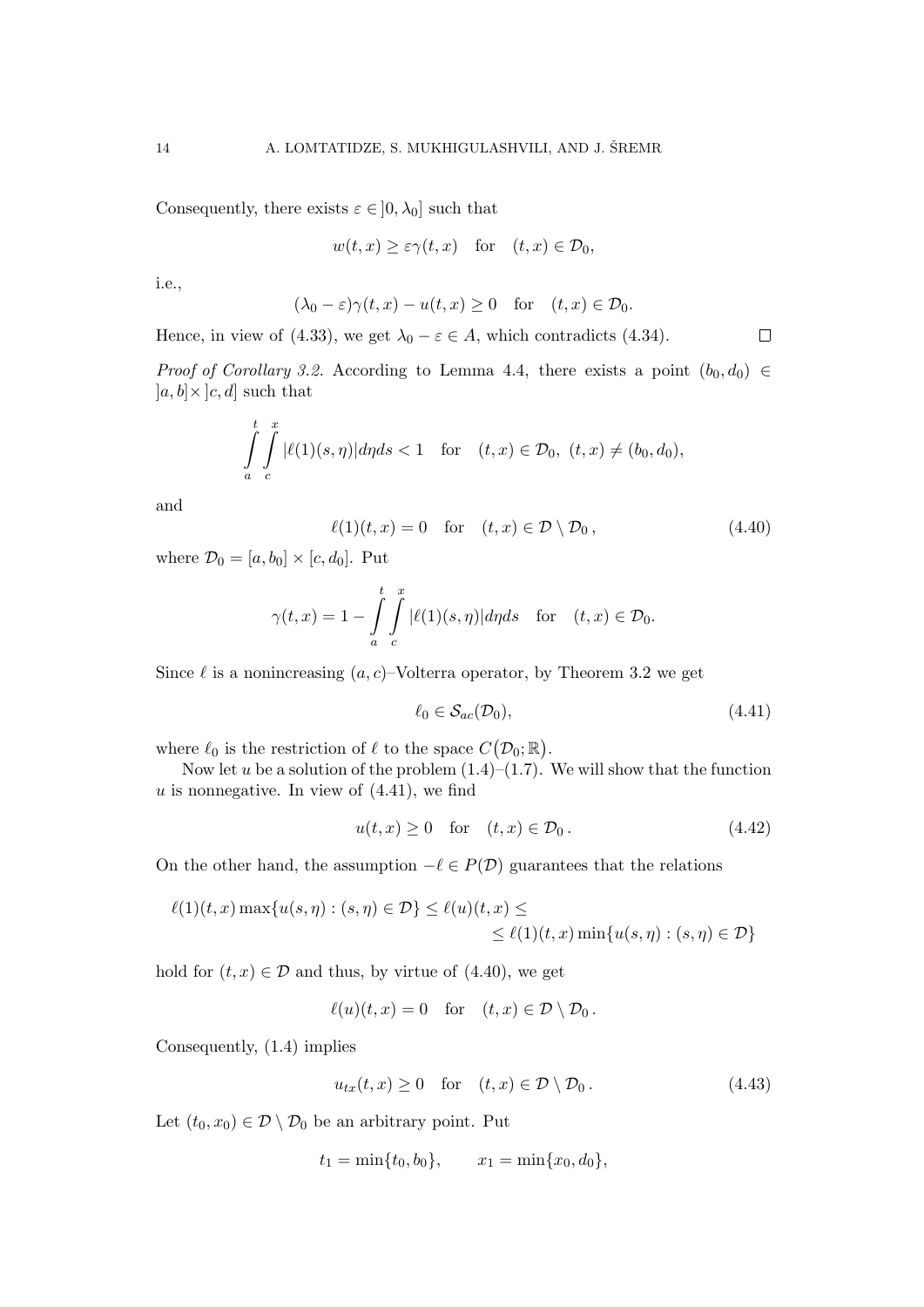and

$$
D^* = [a, t_0] \times [c, x_0] \setminus [a, t_1] \times [c, x_1].
$$

Clearly,  $(t_1, x_1) \in \mathcal{D}_0$  and  $\mathcal{D}^* \subseteq \mathcal{D} \setminus \mathcal{D}_0$ . Then, in view of  $(1.6)$ ,  $(1.7)$ ,  $(4.42)$ ,  $(4.43)$ , and Lemma 4.1, we get

$$
u(t_0, x_0) = u(t_1, x_1) + \int_{t_1}^{t_0} \frac{\partial u(s, c)}{\partial s} ds + \int_{x_1}^{x_0} \frac{u(a, \eta)}{d\eta} d\eta + \iint_{\mathcal{D}^*} \frac{\partial^2 u(s, \eta)}{\partial s \partial \eta} ds d\eta \ge 0.
$$

Therefore, we have proved that  $u(t,x) \geq 0$  for  $(t,x) \in \mathcal{D} \setminus \mathcal{D}_0$ , which together with  $(4.42)$  ensures that the function u is nonnegative on the set  $D$ . Consequently,  $\ell \in \mathcal{S}_{ac}(\mathcal{D}).$  $\Box$ 

*Proof of Theorem 3.3.* Let u be a solution of the problem  $(1.4)$ – $(1.7)$ . We will show that the function u is nonnegative. According to the inclusion  $-\ell_1 \in S_{ac}(\mathcal{D})$  and Remark 1.1, the problem

$$
\frac{\partial^2 w(t, x)}{\partial t \partial x} = -\ell_1(w)(t, x) - \ell_0([u]_-)(t, x), \qquad (4.44)
$$

$$
w(t, c) = 0
$$
 for  $t \in [a, b]$ ,  $w(a, x) = 0$  for  $x \in [c, d]$  (4.45)

has a unique solution w and

$$
w(t, x) \le 0 \quad \text{for} \quad (t, x) \in \mathcal{D}.\tag{4.46}
$$

In view of  $(1.4)$ – $(1.7)$ ,  $(4.44)$ ,  $(4.45)$ , and the assumption  $\ell_0 \in P(\mathcal{D})$  we get

$$
\frac{\partial^2}{\partial t \partial x} \left( u(t, x) - w(t, x) \right) \ge -\ell_1 (u - w)(t, x) + \ell_0([u]_+)(t, x) \ge
$$
  
\n
$$
\ge -\ell_1 (u - w)(t, x) \quad \text{for} \quad (t, x) \in \mathcal{D},
$$
  
\n
$$
\frac{\partial}{\partial t} \left( u(t, c) - w(t, c) \right) \ge 0 \quad \text{for} \quad t \in [a, b],
$$
  
\n
$$
\frac{\partial}{\partial x} \left( u(a, x) - w(a, x) \right) \ge 0 \quad \text{for} \quad x \in [c, d],
$$

and

$$
u(a,c) - w(a,c) \ge 0.
$$

Consequently, the inclusion  $-\ell_1 \in \mathcal{S}_{ac}(\mathcal{D})$  yields

$$
u(t,x) \ge w(t,x) \quad \text{for} \quad (t,x) \in \mathcal{D}.\tag{4.47}
$$

Now, (4.46) and (4.47) imply

$$
-[u(t,x)]_{-} \ge w(t,x) \quad \text{for} \quad (t,x) \in \mathcal{D}.\tag{4.48}
$$

On the other hand, by virtue of (4.44), (4.46), (4.48), and the assumptions  $\ell_0, \ell_1 \in$  $P(\mathcal{D})$ , we obtain

$$
w_{tx}(t,x) \ge \ell_0(w)(t,x) - \ell_1(w)(t,x) \ge \ell_0(w)(t,x) \quad \text{for} \quad (t,x) \in \mathcal{D}.
$$

Hence, the inclusion  $\ell_0 \in \mathcal{S}_{ac}(\mathcal{D})$ , on account of (4.45), implies

$$
w(t, x) \ge 0 \quad \text{for} \quad (t, x) \in \mathcal{D},
$$

which, together with (4.47), guarantees  $u(t, x) \geq 0$  for  $(t, x) \in \mathcal{D}$ .

 $\Box$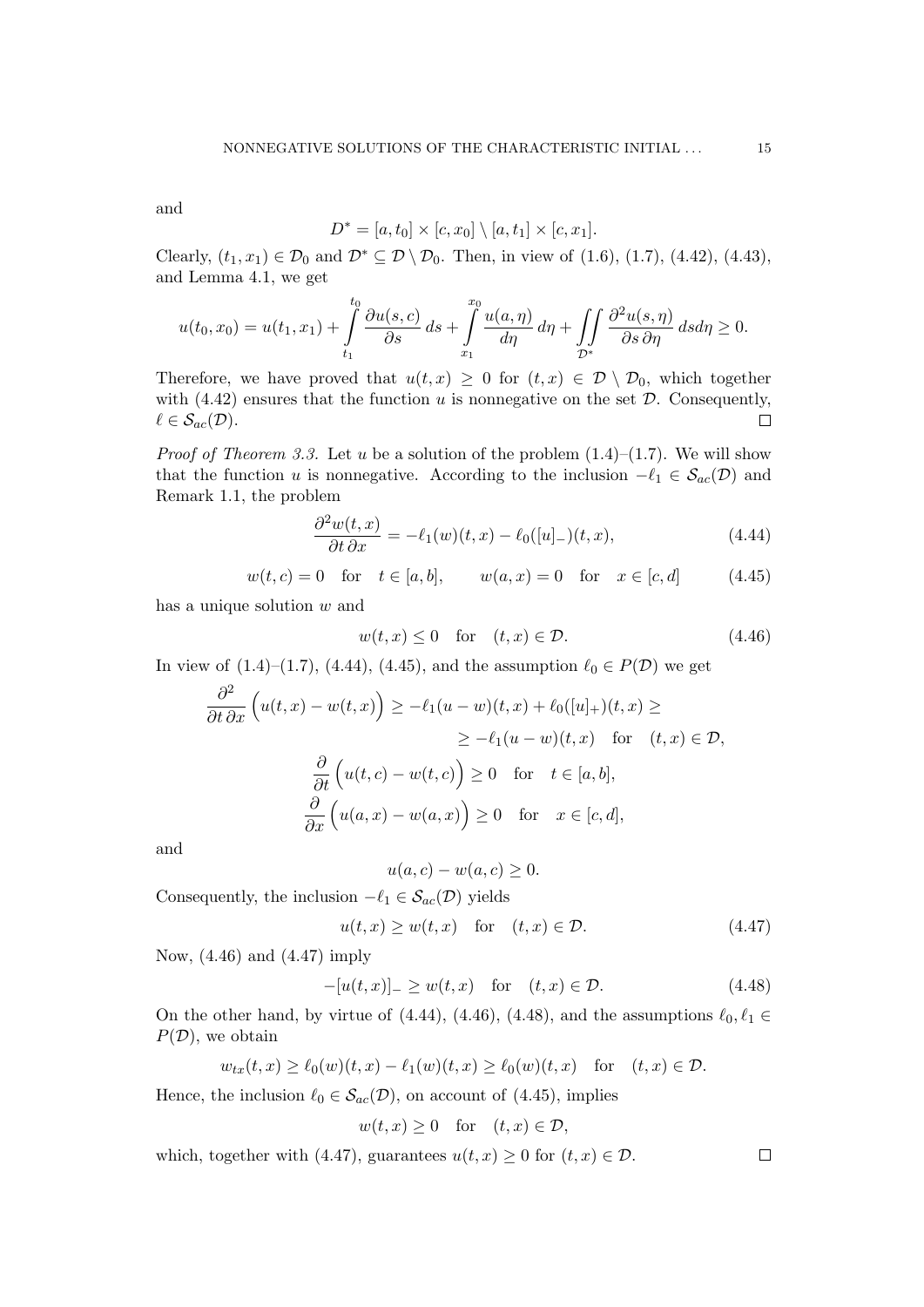#### 5. Operators With Deviating Arguments

In this section, we will establish some consequences of the main results for the operators with deviating arguments, i.e., for the case when the operator  $\ell$  is given by one of the following formulae:

$$
\ell(v)(t,x) \stackrel{\text{def}}{=} p(t,x)v(\tau_0(t,x), \mu_0(t,x)) \quad \text{for} \quad (t,x) \in \mathcal{D},\tag{5.1}
$$

$$
\ell(v)(t,x) \stackrel{\text{def}}{=} -g(t,x)v(\tau_1(t,x),\mu_1(t,x)) \quad \text{for} \quad (t,x) \in \mathcal{D},\tag{5.2}
$$

$$
\ell(v)(t,x) \stackrel{\text{def}}{=} p(t,x)v(\tau_0(t,x), \mu_0(t,x)) -
$$
  

$$
- g(t,x)v(\tau_1(t,x), \mu_1(t,x)) \quad \text{for} \quad (t,x) \in \mathcal{D}.
$$
 (5.3)

Here we suppose that  $p, g \in L(\mathcal{D}, \mathbb{R}_+)$  and  $\tau_i : \mathcal{D} \to [a, b], \mu_i : \mathcal{D} \to [c, d]$  are measurable functions  $(i = 0, 1)$ .

Throughout this section, the following notation will be used:

$$
\tau_0^* = \text{ess sup } \{\tau_0(t, x) : (t, x) \in \mathcal{D}\}, \quad \mu_0^* = \text{ess sup } \{\mu_0(t, x) : (t, x) \in \mathcal{D}\}.
$$

At first we formulate all the statements, the proofs are given later.

Theorem 5.1. Let at least one of the following items be fulfilled:

a) there exists  $\alpha \in ]0,1[$  such that

$$
\int_{a}^{t} \int_{c}^{x} p(s,\eta) \left( \int_{a}^{\tau_{0}(s,\eta)} \int_{c}^{\mu_{0}(s,\eta)} p(\xi_{1},\xi_{2}) d\xi_{2} d\xi_{1} \right) d\eta ds \le
$$
\n
$$
\le \alpha \int_{a}^{t} \int_{c}^{x} p(s,\eta) d\eta ds \quad \text{for} \quad (t,x) \in \mathcal{D}; \quad (5.4)
$$

b)

$$
\int_{a}^{b} \int_{c}^{d} p(s, \eta) \Big( f_1(s, \mu_0(s, \eta)) + f_2(s, \eta) \Big) \times \times \exp \left( \int_{s}^{b} \int_{\eta}^{d} p(\xi_1, \xi_2) d\xi_2 d\xi_1 \right) d\eta ds < 1, \quad (5.5)
$$

where, for  $(t, x) \in \mathcal{D}$ ,

$$
f_1(t,x) \stackrel{\text{def}}{=} \frac{1}{2} \Big( 1 + \text{sgn}(\tau_0(t,x) - t) \Big) \int_{t}^{\tau_0(t,x)} \int_{c}^{x} p(s,\eta) d\eta ds, \tag{5.6}
$$

$$
f_2(t,x) \stackrel{\text{def}}{=} \frac{1}{2} \Big( 1 + \text{sgn}(\mu_0(t,x) - x) \Big) \int_a^t \int_x^{\mu_0(t,x)} p(s,\eta) d\eta ds; \tag{5.7}
$$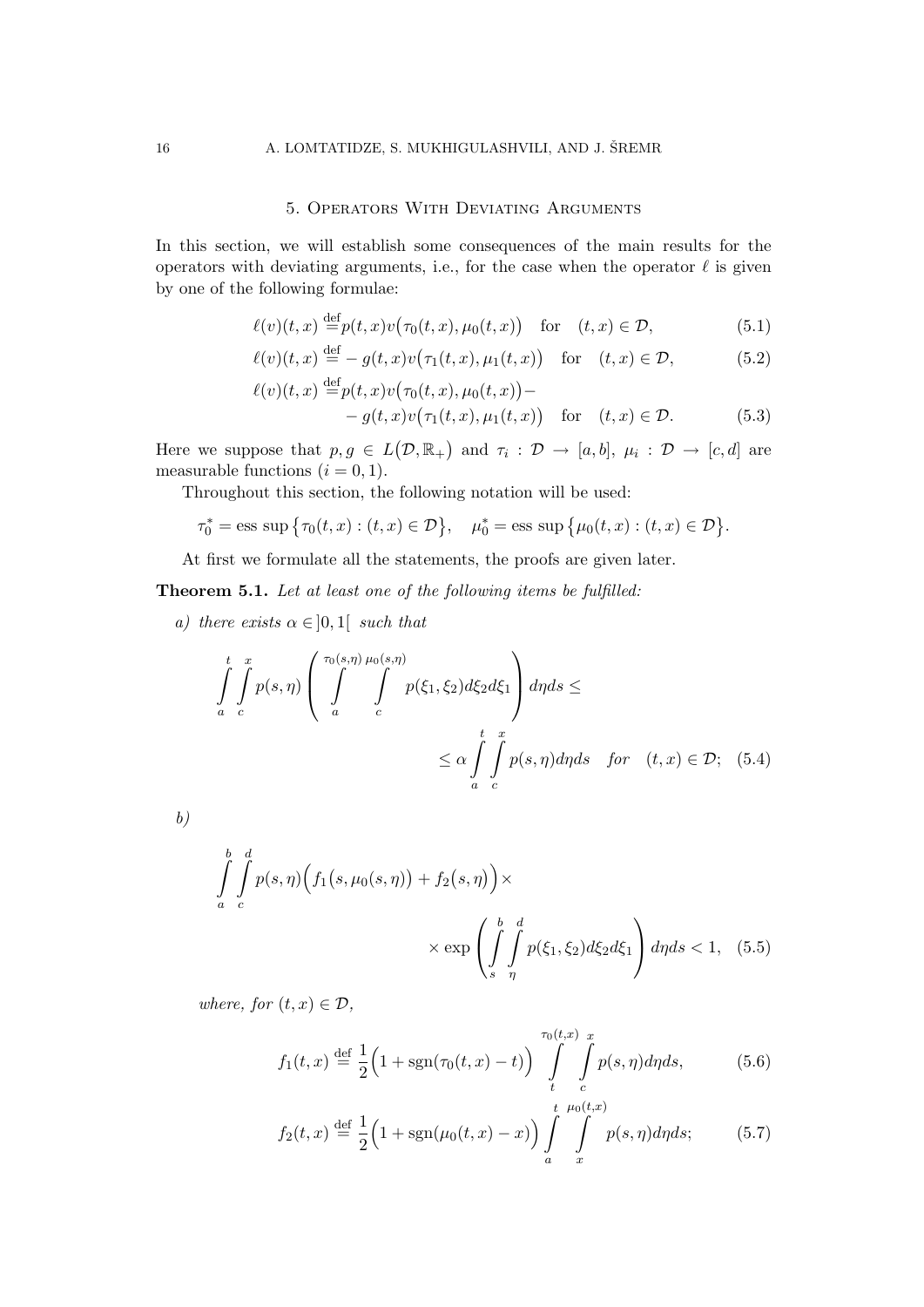c)

$$
\int_{a}^{b} \int_{c}^{d} p(s, \eta) \Big( f_1(s, \eta) + f_2(\tau_0(s, \eta), \eta) \Big) \times \times \exp \left( \int_{s}^{b} \int_{\eta}^{d} p(\xi_1, \xi_2) d\xi_2 d\xi_1 \right) d\eta ds < 1, \quad (5.8)
$$

where the functions  $f_1$  and  $f_2$  are defined by (5.6) and (5.7), respectively.

Then the operator  $\ell$  given by (5.1) belongs to the set  $\mathcal{S}_{ac}(\mathcal{D})$ .

**Remark 5.1.** The assumption  $\alpha \in ]0,1[$  in Theorem 5.1 a) cannot be replaced by the assumption  $\alpha \in ]0,1]$  (see Example 7.1).

Theorem 5.2. Let one of the following item be fulfilled:

$$
\int_{a}^{\tau_0^*} \int_{c}^{\mu_0^*} p(s, \eta) d\eta ds < 1; \tag{5.9}
$$

b)

a)

$$
\int_{a}^{\tau_0^*} \int_{c}^{\mu_0^*} p(s,\eta) d\eta ds > 1
$$
\n(5.10)

and

ess sup 
$$
\left\{\int\limits_t^{\tau_0(t,x)}\int\limits_c^x p(s,\eta)d\eta ds + \int\limits_a^{\tau_0(t,x)}\int\limits_x^{\mu_0(t,x)} p(s,\eta)d\eta ds : (t,x) \in \mathcal{D}\right\} < \omega^*, \quad (5.11)
$$

where

$$
\omega^* = \sup \left\{ \frac{1}{y} \ln \left( y + \frac{y}{\exp\left( y \int\limits_a^{\tau_0^*} \int\limits_c^{\mu_0^*} p(s, \eta) d\eta ds \right) - 1} \right) : y > 0 \right\}.
$$
 (5.12)

Then the operator  $\ell$  given by (5.1) belongs to the set  $\mathcal{S}_{ac}(\mathcal{D})$ .

Theorem 5.3. Let

$$
\int_{a}^{\tau_0^*} \int_{c}^{\mu_0^*} p(s, \eta) d\eta ds = 1.
$$
\n(5.13)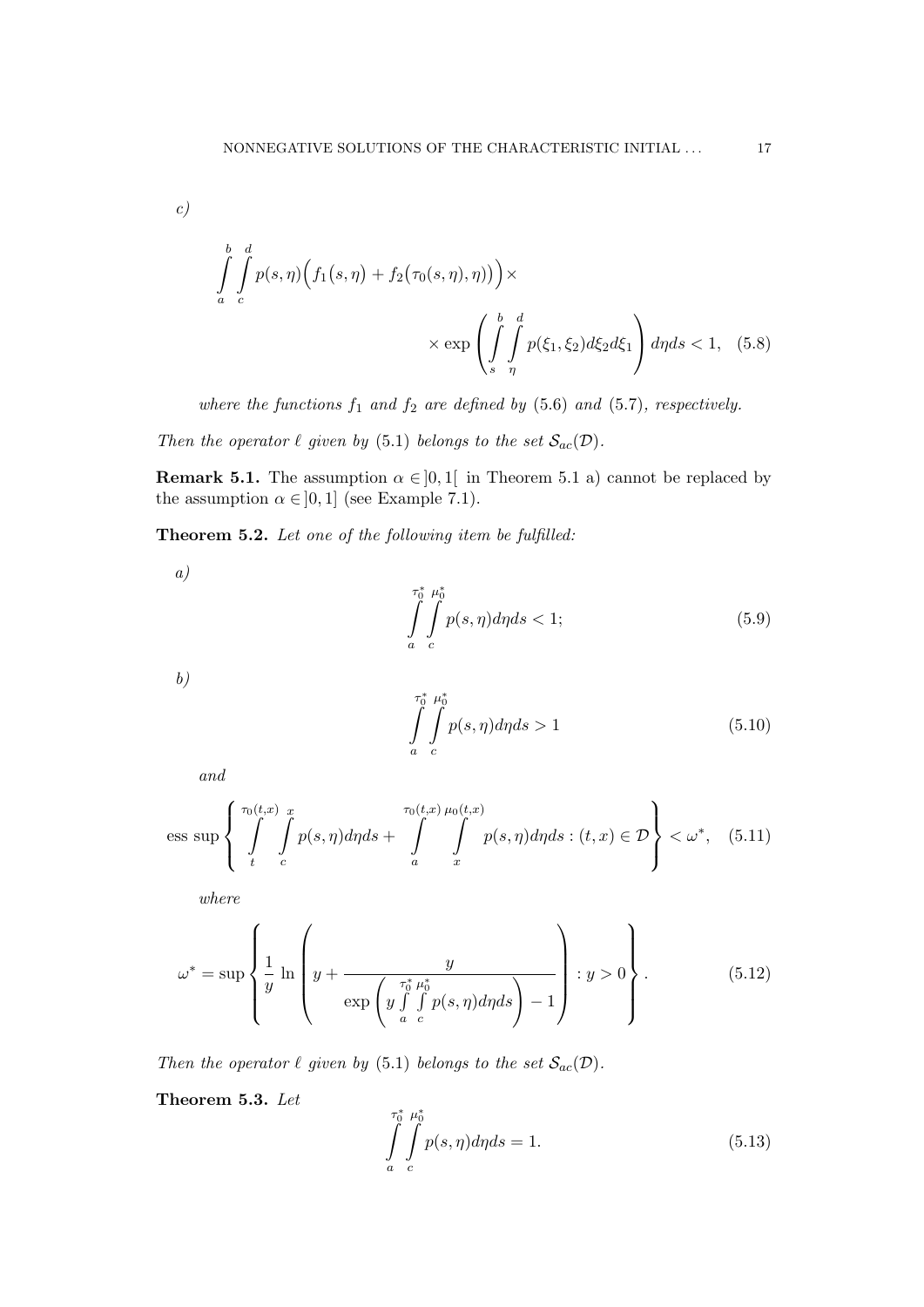Then the operator  $\ell$  given by (5.1) belongs to the set  $\mathcal{S}_{ac}(\mathcal{D})$  if and only if

$$
\int_{a}^{\tau_0^*} \int_{c}^{\mu_0^*} p(s,\eta) \left( \int_{a}^{\tau_0(s,\eta)} \int_{c}^{\mu_0(s,\eta)} p(\xi_1,\xi_2) d\xi_2 d\xi_1 \right) d\eta ds \neq 1.
$$
 (5.14)

Theorems 5.1–5.3 contain some integral conditions for the operator  $\ell$  defined by  $(5.1)$  to belong to the set  $\mathcal{S}_{ac}(\mathcal{D})$ . The following theorem gives a different kind of conditions.

Theorem 5.4. Let the function p be essentially bounded and

ess sup 
$$
\left\{ p(t,x) (\tau_0(t,x) - a) (\mu_0(t,x) - c) : (t,x) \in \mathcal{D} \right\}
$$
 < 1. (5.15)

Then the operator  $\ell$  given by (5.1) belongs to the set  $\mathcal{S}_{ac}(\mathcal{D})$ .

Remark 5.2. The strict inequality (5.15) in the previous theorem cannot be replaced by the nonstrict one (see Example 7.5).

Theorem 5.5. Let

$$
g(t,x)\big(\tau_1(t,x)-t\big)\leq 0 \quad \text{for} \quad (t,x)\in\mathcal{D},\tag{5.16}
$$

$$
g(t,x)\big(\mu_1(t,x)-x\big) \le 0 \quad \text{for} \quad (t,x) \in \mathcal{D},\tag{5.17}
$$

and

$$
\int_{a}^{b} \int_{c}^{d} g(s, \eta) d\eta ds \le 1.
$$
\n(5.18)

Then the operator  $\ell$  given by (5.2) belongs to the set  $\mathcal{S}_{ac}(\mathcal{D})$ .

Remark 5.3. The constant 1 on the right–hand side of the inequality (5.18) cannot be replaced by the constant  $1 + \varepsilon$ , no matter how small  $\varepsilon > 0$  would be (see Example 7.2).

**Theorem 5.6.** Let the conditions  $(5.16)$  and  $(5.17)$  be satisfied and let

ess sup 
$$
\left\{ g(t, x) \gamma \big( \tau_1(t, x), \mu_1(t, x) \big) : (t, x) \in \mathcal{D} \right\} \le 1,
$$
 (5.19)

where

$$
\gamma(t, x) = (b - a)(d - c) - (t - a)(x - c)
$$
 for  $(t, x) \in \mathcal{D}$ . (5.20)

Then the operator  $\ell$  given by (5.2) belongs to the set  $\mathcal{S}_{ac}(\mathcal{D})$ .

Remark 5.4. The inequality (5.19) in the previous theorem cannot be replaced by the inequality

ess sup 
$$
\left\{ g(t,x)\gamma(\tau_1(t,x),\mu_1(t,x)) : (t,x) \in \mathcal{D} \right\} \leq 1 + \varepsilon
$$
,

no matter how small  $\varepsilon > 0$  would be (see Example 7.6).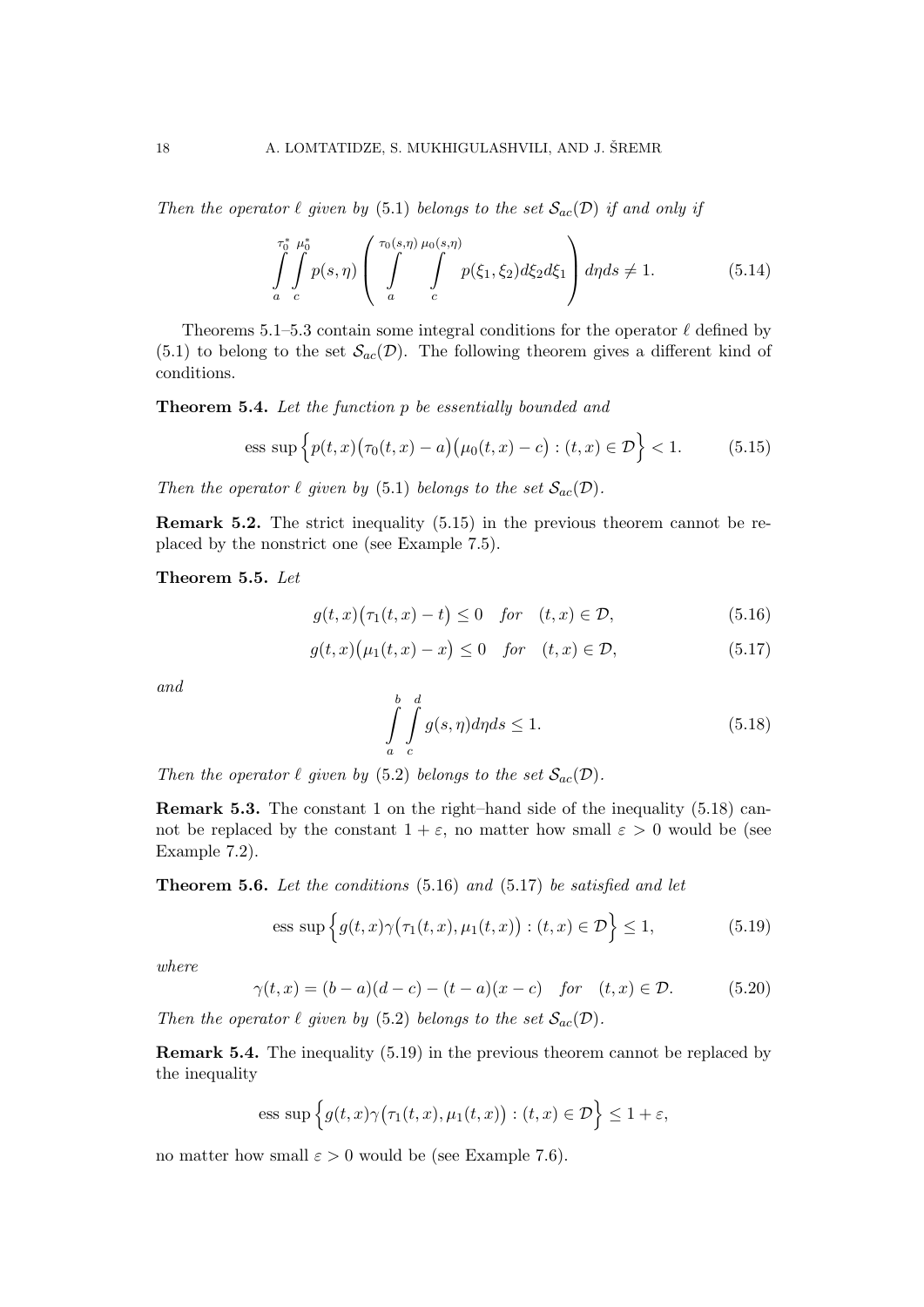**Theorem 5.7.** Let the functions  $p, \tau_0, \mu_0$  satisfy one of the items  $a$ )-c) in Theorem 5.1 or the assumptions of Theorems 5.2 or 5.4 or the conditions (5.13) and (5.14), while the functions  $g, \tau_1, \mu_1$  satisfy the conditions (5.16), (5.17), and either the inequality (5.18) or (5.19) is fulfilled. Then the operator  $\ell$  given by (5.3) belongs to the set  $\mathcal{S}_{ac}(\mathcal{D})$ .

*Proof of Theorem 5.1.* Let the operator  $\ell$  be defined by (5.1). Obviously,  $\ell \in P(\mathcal{D})$ . a) According to (5.4), we have

$$
\rho_3(t, x) \le \alpha \rho_2(t, x) \quad \text{for} \quad (t, x) \in \mathcal{D},
$$

where  $\rho_2$  and  $\rho_3$  are given by (3.5). Therefore, the assumptions of Corollary 3.1 a) are satisfied.

b) For  $(t, x) \in \mathcal{D}$ , we put

$$
\overline{\ell}(v)(t,x) \stackrel{\text{def}}{=} \\
= p(t,x) \left[ \frac{1}{2} \left( 1 + \text{sgn}(\tau_0(t,x) - t) \right) \int_t^{\tau_0(t,x)} \int_c^{\tau_0(t,x)} p(s,\eta) v(\tau_0(s,\eta), \mu_0(s,\eta)) d\eta ds + \frac{1}{2} \left( 1 + \text{sgn}(\mu_0(t,x) - x) \right) \int_a^t \int_x^{\mu_0(t,x)} p(s,\eta) v(\tau_0(s,\eta), \mu_0(s,\eta)) d\eta ds \right].
$$

It is clear that  $\bar{\ell} \in P(\mathcal{D})$  and

$$
\ell(\theta(v))(t, x) - \ell(1)(t, x)\theta(v)(t, x) =
$$
  
\n
$$
= p(t, x) \int_{a}^{\tau_0(t, x)} \int_{c}^{\rho(s, \eta)v(\tau_0(s, \eta), \mu_0(s, \eta))d\eta ds -
$$
  
\n
$$
- p(t, x) \int_{a}^{t} \int_{c}^{x} p(s, \eta)v(\tau_0(s, \eta), \mu_0(s, \eta))d\eta ds =
$$
  
\n
$$
= p(t, x) \left[ \int_{t}^{\tau_0(t, x)} \int_{c}^{\rho(s, \eta)v(\tau_0(s, \eta), \mu_0(s, \eta))d\eta ds +
$$
  
\n
$$
+ \int_{a}^{t} \int_{x}^{\mu_0(t, x)} p(s, \eta)v(\tau_0(s, \eta), \mu_0(s, \eta))d\eta ds \right] \le
$$
  
\n
$$
\leq \ell(v)(t, x) \quad \text{for} \quad (t, x) \in \mathcal{D}, \ v \in C(\mathcal{D}; \mathbb{R}_+),
$$

where  $\theta$  is given by (3.6). On the other hand, by virtue of (5.5), the inequality (3.7) holds. Hence, the assumptions of Corollary 3.1 b) are satisfied.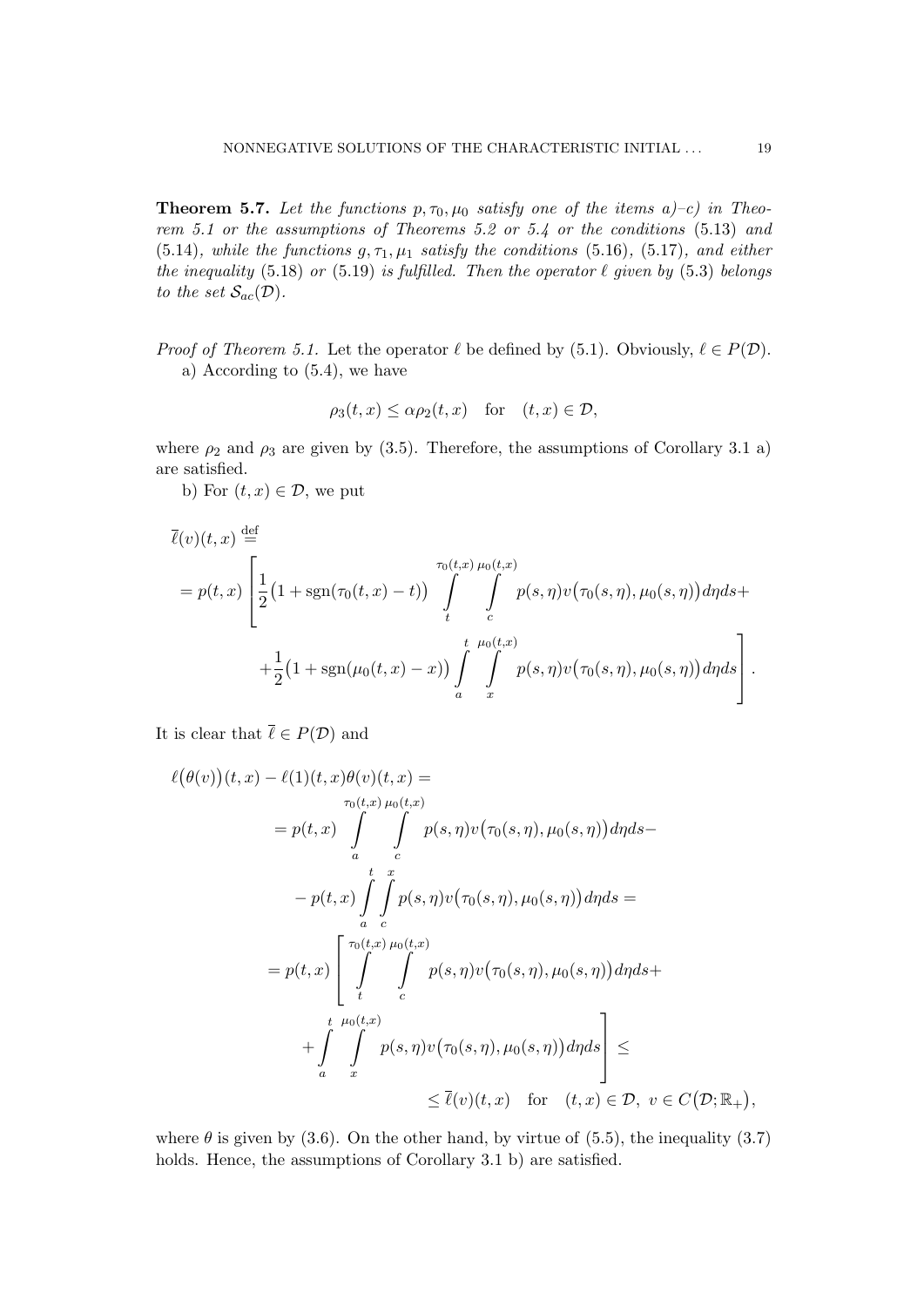c) The proof is similar to the previous case but the operator  $\bar{\ell}$  should be defined by

$$
\overline{\ell}(v)(t,x) \stackrel{\text{def}}{=} \n= p(t,x) \left[ \frac{1}{2} (1 + \text{sgn}(\tau_0(t,x) - t)) \int_t^{\tau_0(t,x)} \int_t^x p(s,\eta) v(\tau_0(s,\eta), \mu_0(s,\eta)) d\eta ds + \\ + \frac{1}{2} (1 + \text{sgn}(\mu_0(t,x) - x)) \int_a^{\tau_0(t,x)} \int_t^x p(s,\eta) v(\tau_0(s,\eta), \mu_0(s,\eta)) d\eta ds \right]
$$

for  $(t, x) \in \mathcal{D}$ .

*Proof of Theorem 5.2.* Let the operator  $\ell$  be defined by (5.1). Obviously,  $\ell \in P(\mathcal{D})$ . First suppose that (5.9) holds. Let

$$
\ell^*(v)(t,x) \stackrel{\text{def}}{=} p(t,x)v(\tau_0(t,x), \mu_0(t,x)) \quad \text{for} \quad (t,x) \in \mathcal{D}^*, \tag{5.21}
$$

 $\Box$ 

where  $\mathcal{D}^* = [a, \tau_0^*] \times [c, \mu_0^*]$ . In other words,  $\ell^*$  is the restriction of  $\ell$  to the space  $C(\mathcal{D}^*, \mathbb{R})$ . According to (5.9) and Remark 3.2, it is clear that  $\ell^* \in \mathcal{S}_{ac}(\mathcal{D}^*)$ . However, by Lemma 4.1, it can be easily verified that  $\ell \in S_{ac}(\mathcal{D})$ , as well.

Now suppose that  $(5.10)$  and  $(5.11)$  are satisfied, where the number  $\omega^*$  is given by (5.12). Then there exist  $y_0 > 0$  and  $\varepsilon \in [0,1]$  such that

$$
\int_{t}^{\tau_{0}(t,x)} \int_{c}^{x} p(s,\eta) d\eta ds + \int_{a}^{\tau_{0}(t,x)} \int_{x}^{p(s,\eta) d\eta ds \leq
$$
\n
$$
\leq \frac{1}{y_{0}} \ln \left( y_{0} + \frac{y_{0} \varepsilon}{\exp \left( y_{0} \int_{a}^{\tau_{0}^{*}} \mu_{0}^{*}(s,\eta) d\eta ds \right) - \varepsilon} \right) \quad \text{for} \quad (t,x) \in \mathcal{D}.
$$

Consequently, the inequality

$$
\int_{a}^{\tau_{0}(t,x)} \int_{c}^{\mu_{0}(t,x)} p(s,\eta) d\eta ds - \int_{a}^{t} \int_{c}^{x} p(s,\eta) d\eta ds \le
$$
\n
$$
\leq \frac{1}{y_{0}} \ln \left( \frac{y_{0} \exp \left( y_{0} \int_{a}^{\tau_{0}(t,x)} \int_{c}^{b} p(s,\eta) d\eta ds \right)}{\exp \left( y_{0} \int_{a}^{\tau_{0}(t,x)} \int_{c}^{b} p(s,\eta) d\eta ds \right) - \varepsilon} \right) (5.22)
$$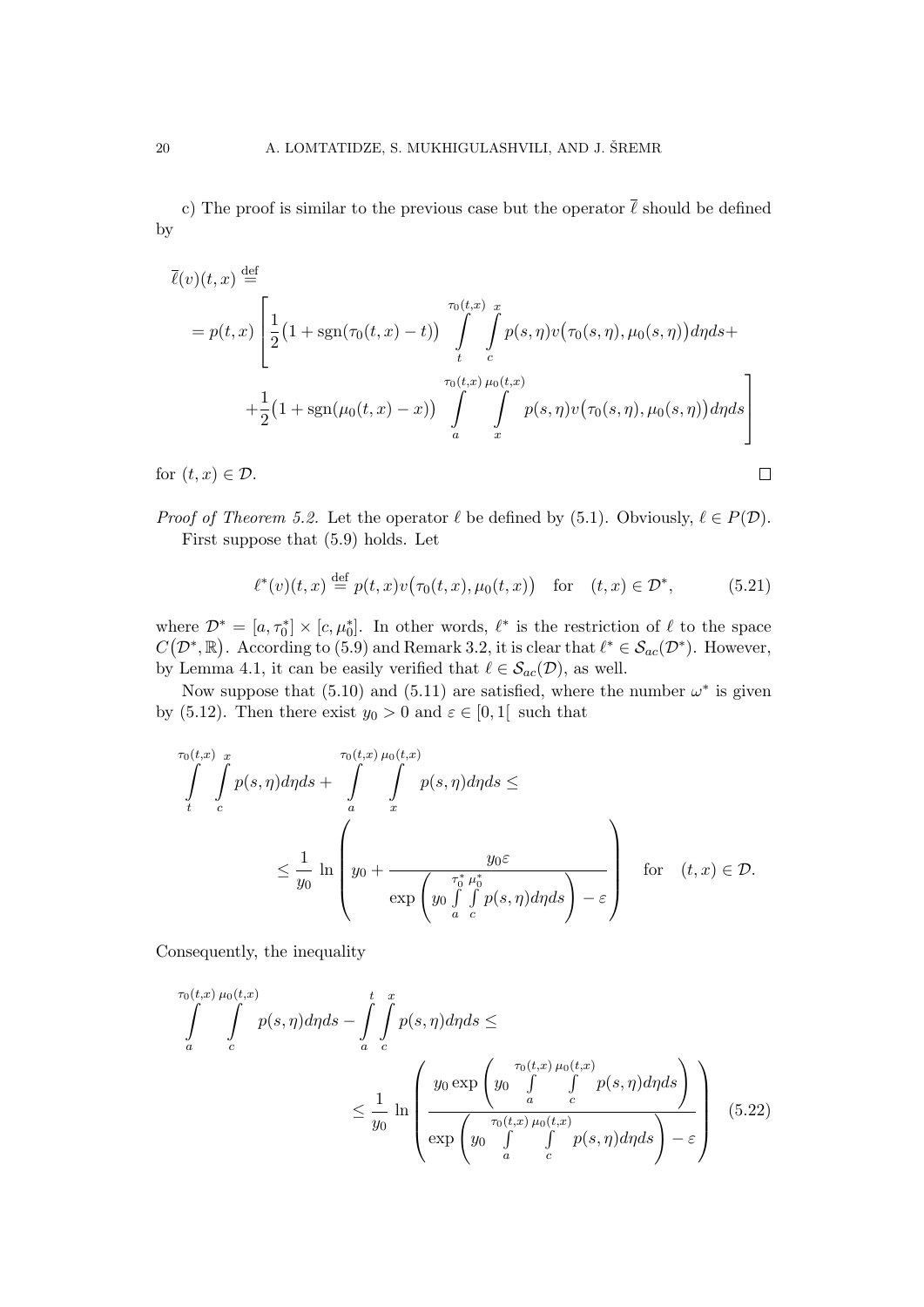holds for  $(t, x) \in \mathcal{D}$ . Put

$$
\gamma(t,x) = \exp\left(y_0 \int\limits_a^t \int\limits_c^x p(s,\eta) d\eta ds\right) - \varepsilon \quad \text{for} \quad (t,x) \in \mathcal{D}.
$$

Obviously,  $\gamma \in C^*(\mathcal{D}; [0, +\infty[)$  and, in view of  $(5.22)$ ,  $\gamma$  satisfies the inequalities (3.1), (3.2), and (3.3). Therefore, by virtue of Theorem 3.1, we get  $\ell \in S_{ac}(\mathcal{D})$ .  $\Box$ 

To prove Theorem 5.3 we need the following lemma.

**Lemma 5.1.** Let  $\mathcal{D}^* = [a, \tau_0^*] \times [c, \mu_0^*], p \in L(\mathcal{D}^*; \mathbb{R}_+)$  be such that (5.13) holds, and let  $u \in C^*(\mathcal{D}^*; \mathbb{R})$  be a function satisfying

$$
u_{tx}(t,x) = p(t,x)u(\tau_0(t,x),\mu_0(t,x)) \quad \text{for} \quad (t,x) \in \mathcal{D}^*, \tag{5.23}
$$

$$
u(t, c) = 0
$$
 for  $t \in [a, \tau_0^*]$ ,  $u(a, x) = 0$  for  $x \in [c, \mu_0^*]$ . (5.24)

Then the function u does not change its sign.

Proof. Assume that, on the contrary, u changes its sign. Put

$$
M = \max\{u(t, x) : (t, x) \in \mathcal{D}^*\}, \quad m = -\min\{u(t, x) : (t, x) \in \mathcal{D}^*\},\tag{5.25}
$$

and choose  $(t_M, x_M), (t_m, x_m) \in \mathcal{D}^*$  such that

$$
u(t_M, x_M) = M, \qquad u(t_m, x_m) = -m. \tag{5.26}
$$

Obviously,

$$
M > 0, \qquad m > 0,\tag{5.27}
$$

and without loss of generality we can assume that  $t_m \leq t_M$ . It is also clear that either

$$
x_m < x_M \tag{5.28}
$$

or

$$
x_m \ge x_M. \tag{5.29}
$$

First suppose that  $(5.28)$  holds. According to  $(5.23)$  and  $(5.24)$ , Lemma 4.1 yields

$$
u(t_M, x_M) - u(t_m, x_m) = \int_{a}^{t_m} \int_{x_m}^{x_M} p(s, \eta) u(\tau_0(s, \eta), \mu_0(s, \eta)) d\eta ds + + \int_{t_m}^{t_M} \int_{c}^{x_M} p(s, \eta) u(\tau_0(s, \eta), \mu_0(s, \eta)) d\eta ds.
$$

Hence, in view of  $(5.25)$ – $(5.27)$ , we get

$$
M+m\leq M\int_{a}^{t_m}\int_{x_m}^{x_M}p(s,\eta)d\eta ds+M\int_{t_m}^{t_M}\int_{c}^{x_M}p(s,\eta)d\eta ds\leq M\int_{a}^{\frac{\tau_{0}^{*}}{\tau_{0}^{*}}}\int_{c}^{\mu_{0}^{*}}p(s,\eta)d\eta ds,
$$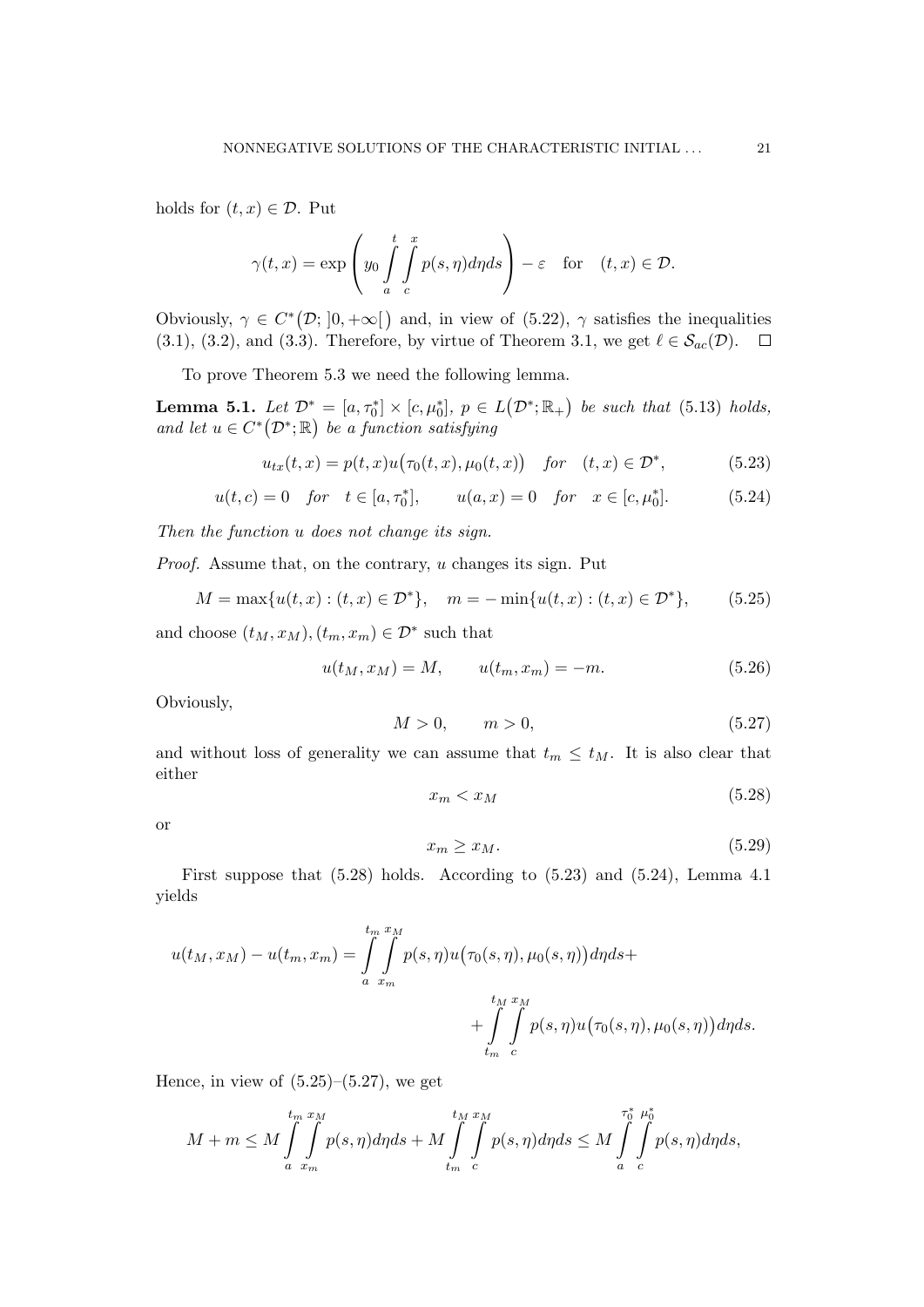which, on account of  $(5.13)$ , contradicts  $(5.27)$ .

Now suppose that (5.29) is satisfied. According to (5.23) and (5.24), Lemma 4.1 implies

$$
u(t_M, x_M) - u(t_m, x_M) = \int_{t_m}^{t_M} \int_{c}^{x_M} p(s, \eta) u(\tau_0(s, \eta), \mu_0(s, \eta)) d\eta ds,
$$
  

$$
u(t_m, x_m) - u(t_m, x_M) = \int_{a}^{t_m} \int_{x_M}^{x_m} p(s, \eta) u(\tau_0(s, \eta), \mu_0(s, \eta)) d\eta ds.
$$

Hence, in view of  $(5.25)$ – $(5.27)$ , we get

$$
M - u(t_m, x_M) \le M \int_{t_m}^{t_M} \int_{c}^{x_M} p(s, \eta) d\eta ds,
$$
  

$$
u(t_m, x_M) + m \le m \int_{a}^{t_m} \int_{x_M}^{x_m} p(s, \eta) d\eta ds.
$$

Therefore

$$
M + m \le \max\{M, m\} \left( \int_{a}^{t_m} \int_{x_M}^{x_m} p(s, \eta) d\eta ds + \int_{t_m}^{t_M} \int_{c}^{x_M} p(s, \eta) d\eta ds \right) \le
$$
  

$$
\le \max\{M, m\} \int_{a}^{\tau_0^*} \int_{c}^{\mu_0^*} p(s, \eta) d\eta ds,
$$

which, on account of  $(5.13)$ , contradicts  $(5.27)$ .

$$
\Box
$$

*Proof of Theorem 5.3.* Let  $\mathcal{D}^* = [a, \tau_0^*] \times [c, \mu_0^*]$  and the operator  $\ell \in \mathcal{L}(\mathcal{D})$  be defined by (5.1). Let, moreover,  $\ell^*$  be the restriction of  $\ell$  to the space  $C(\mathcal{D}^*, \mathbb{R})$ , i.e.,  $\ell^*$  is given by (5.21). Since

$$
(\tau_0(t,x), \mu_0(t,x)) \in \mathcal{D}^* \text{ for almost all } (t,x) \in \mathcal{D},
$$

it is easy to verify that  $\ell \in \mathcal{S}_{ac}(\mathcal{D})$  if and only if  $\ell^* \in \mathcal{S}_{ac}(\mathcal{D}^*)$ . However, according to Proposition 3.1,  $\ell^* \in \mathcal{S}_{ac}(\mathcal{D}^*)$  if and only if the homogeneous problem (5.23), (5.24) has only the trivial solution. Consequently, to prove Theorem 5.3 it is sufficient to show that the problem (5.23), (5.24) has only the trivial solution if and only if the condition (5.14) is satisfied.

Let u be a solution of the problem  $(5.23)$ ,  $(5.24)$ . By virtue of Lemma 5.1, we can assume that

$$
u(t,x) \ge 0 \quad \text{for} \quad (t,x) \in \mathcal{D}^*.
$$
 (5.30)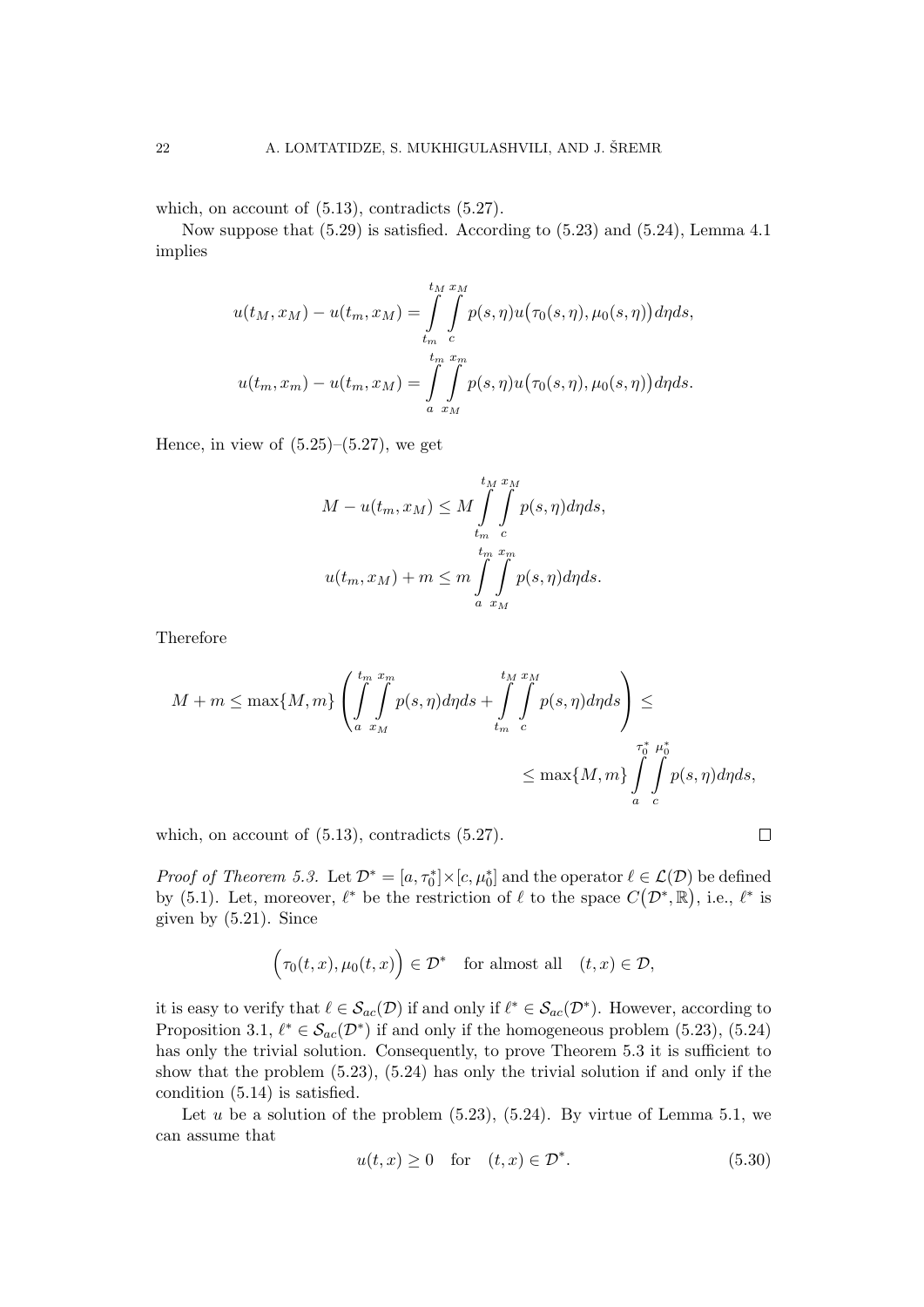Put

$$
f(t,x) \stackrel{\text{def}}{=} \int\limits_{a}^{t} \int\limits_{c}^{x} p(s,\eta) d\eta ds \quad \text{for} \quad (t,x) \in \mathcal{D}^*.
$$

Since  $u$  satisfies  $(5.23)$  and  $(5.24)$ , Lemma 4.1 yields

$$
u(\tau_0^*, \mu_0^*) - u(t, x) = \int\limits_{a}^{\tau_0^*} \int\limits_{x}^{\mu_0^*} p(s, \eta) u(\tau_0(s, \eta), \mu_0(s, \eta)) d\eta ds + + \int\limits_{t}^{\tau_0^*} \int\limits_{c}^{x} p(s, \eta) u(\tau_0(s, \eta), \mu_0(s, \eta)) d\eta ds \quad \text{for} \quad (t, x) \in \mathcal{D}^*.
$$

Therefore, in view of (5.30), we get

$$
u(t,x) \le u(\tau_0^*, \mu_0^*) \quad \text{for} \quad (t,x) \in \mathcal{D}^* \tag{5.31}
$$

and

$$
u(\tau_0^*, \mu_0^*) - u(t, x) \le u(\tau_0^*, \mu_0^*) \left( \int\limits_a^{\tau_0^*} \int\limits_x^{\mu_0^*} p(s, \eta) d\eta ds + \int\limits_t^{\tau_0^*} \int\limits_c^x p(s, \eta) d\eta ds \right) =
$$
  
=  $u(\tau_0^*, \mu_0^*) \left( f(\tau_0^*, \mu_0^*) - f(t, x) \right)$  for  $(t, x) \in \mathcal{D}^*$ . (5.32)

From  $(5.13)$  and  $(5.32)$  we obtain

$$
u(\tau_0^*, \mu_0^*) f(t, x) \le u(\tau_0^*, \mu_0^*) \bigg( f(\tau_0^*, \mu_0^*) - 1 \bigg) + u(t, x) =
$$
  
=  $u(t, x)$  for  $(t, x) \in \mathcal{D}^*$ . (5.33)

On the other hand, on account of (5.23), (5.24), and (5.31), we get

$$
u(t,x) = \int_{a}^{t} \int_{c}^{x} p(s,\eta)u(\tau_0(s,\eta),\mu_0(s,\eta))d\eta ds \le
$$
  
 
$$
\leq u(\tau_0^*,\mu_0^*)f(t,x) \text{ for } (t,x) \in \mathcal{D}^*. \quad (5.34)
$$

Now, it follows from (5.33) and (5.34) that

$$
u(t,x) = u(\tau_0^*, \mu_0^*) \int_a^t \int_c^x p(s,\eta) d\eta ds \quad \text{for} \quad (t,x) \in \mathcal{D}^*.
$$
 (5.35)

Finally, on account of the relation (5.35), we obtain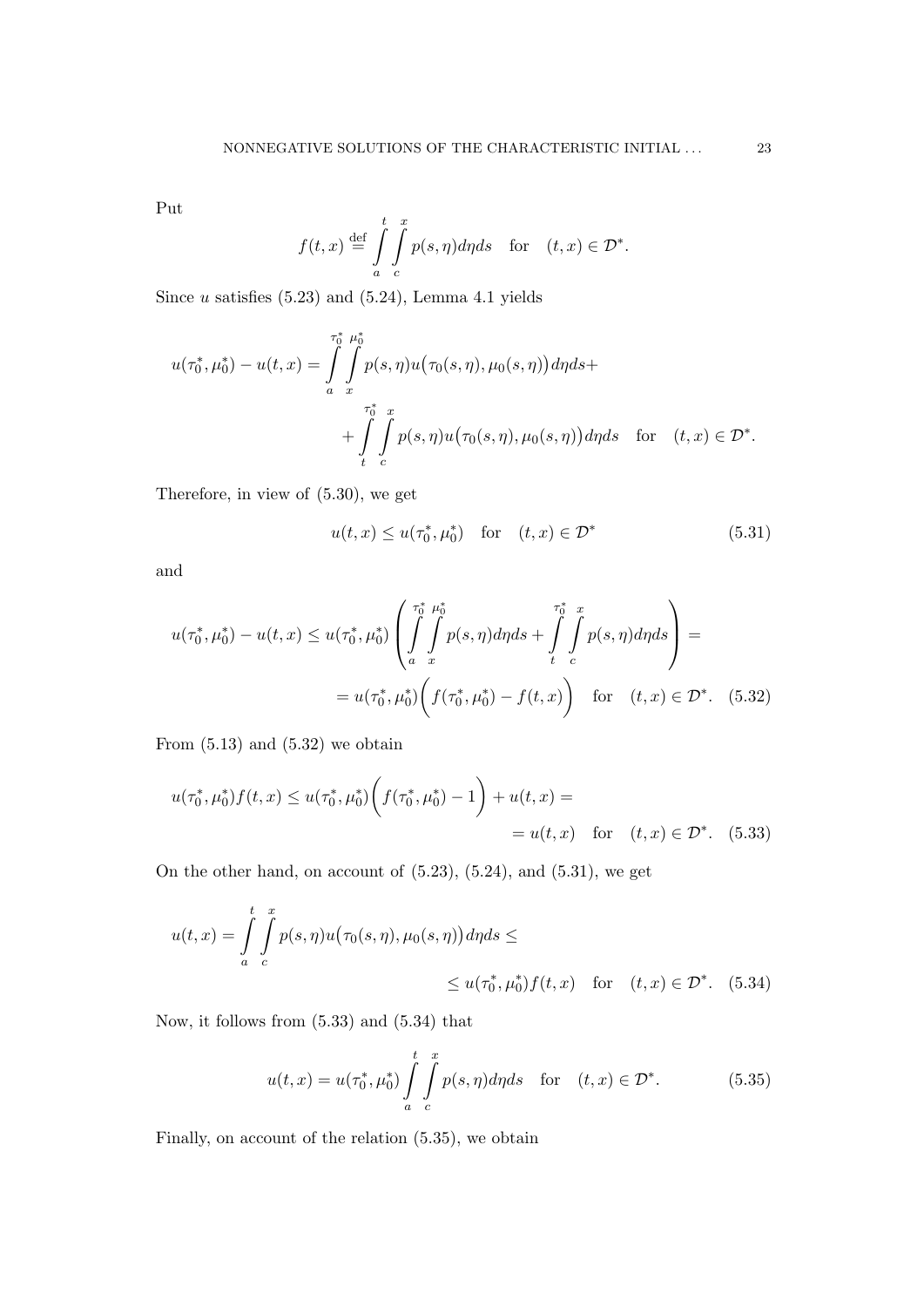$$
u(t,x) = \int_{a}^{t} \int_{c}^{x} p(s,\eta)u(\tau_0(s,\eta),\mu_0(s,\eta))d\eta ds =
$$
  

$$
= \int_{a}^{t} \int_{c}^{x} p(s,\eta) \left( u(\tau_0^*,\mu_0^*) \int_{a}^{\tau_0(s,\eta)} \int_{c}^{\pi_0(s,\eta)} p(\xi_1,\xi_2) d\xi_2 d\xi_1 \right) d\eta ds
$$

for  $(t, x) \in \mathcal{D}^*$  and thus,

$$
u(\tau_0^*, \mu_0^*) \left[ 1 - \int\limits_a^{\tau_0^*} \int\limits_c^{\mu_0^*} p(s, \eta) \left( \int\limits_a^{\tau_0(s, \eta)} \int\limits_c^{\mu_0(s, \eta)} p(\xi_1, \xi_2) d\xi_2 d\xi_1 \right) d\eta ds \right] = 0. \tag{5.36}
$$

We have proved that every solution  $u$  of the problem  $(5.23)$ ,  $(5.24)$  admits the representation (5.35) and, moreover,  $u(\tau_0^*, \mu_0^*)$  satisfies (5.36). Therefore, if (5.14) holds, then the problem (5.23), (5.24) has only the trivial solution.

It remains to show that if (5.14) is not satisfied, i.e.,

$$
\int_{a}^{\tau_0^*} \int_{c}^{\mu_0^*} p(s, \eta) f(\tau_0(s, \eta), \mu_0(s, \eta)) d\eta ds = 1,
$$
\n(5.37)

then the problem (5.23), (5.24) has a nontrivial solution. Indeed, since

 $f(\tau_0(t, x), \mu_0(t, x)) \leq f(\tau_0^*, \mu_0^*)$  for  $(t, x) \in \mathcal{D}^*$ ,

in view of  $(5.13)$  and  $(5.37)$ , we get

$$
0 \leq \int_{a}^{t} \int_{c}^{x} p(s, \eta) \left( f(\tau_0^*, \mu_0^*) - f(\tau_0(s, \eta), \mu_0(s, \eta)) \right) d\eta ds \leq
$$
  

$$
\leq \int_{a}^{\tau_0^*} \int_{c}^{\mu_0^*} p(s, \eta) \left( f(\tau_0^*, \mu_0^*) - f(\tau_0(s, \eta), \mu_0(s, \eta)) \right) d\eta ds =
$$
  

$$
= 1 - \int_{a}^{\tau_0^*} \int_{c}^{\mu_0^*} p(s, \eta) f(\tau_0(s, \eta), \mu_0(s, \eta)) d\eta ds = 0 \text{ for } (t, x) \in \mathcal{D}^*.
$$

Consequently,

$$
\int_{a}^{t} \int_{c}^{x} p(s,\eta) \bigg( f(\tau_0^*,\mu_0^*) - f(\tau_0(s,\eta),\mu_0(s,\eta)) \bigg) d\eta ds = 0 \quad \text{for} \quad (t,x) \in \mathcal{D}^*,
$$

i.e.,

$$
f(t,x) = \int\limits_a^t \int\limits_c^x p(s,\eta) f(\tau_0(s,\eta),\mu_0(s,\eta)) d\eta ds \quad \text{for} \quad (t,x) \in \mathcal{D}^*,
$$

Thus  $f$  is a nontrivial solution of the problem  $(5.23)$ ,  $(5.24)$ .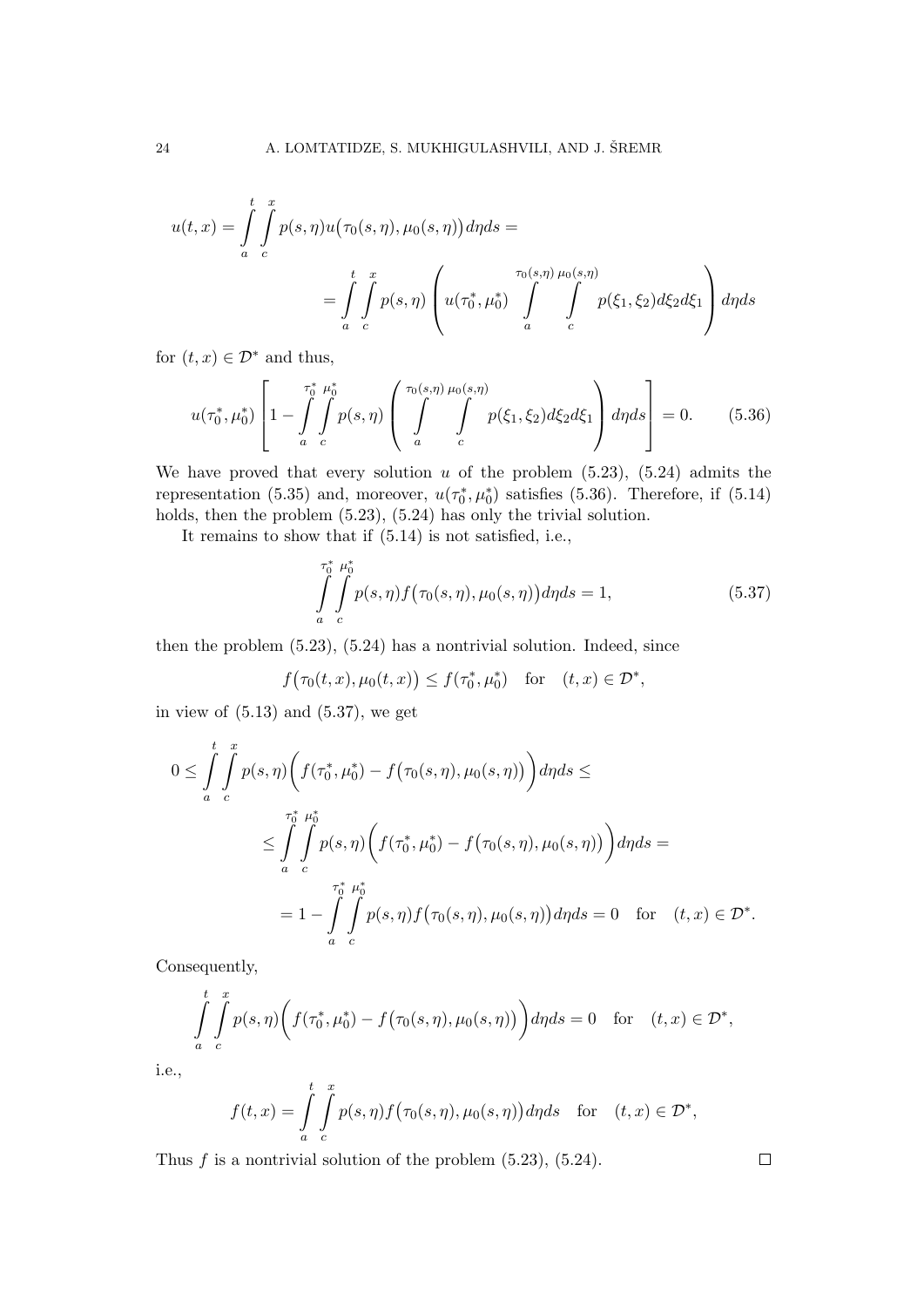*Proof of Theorem 5.4.* Let the operator  $\ell$  be defined by (5.1). Obviously,  $\ell \in P(\mathcal{D})$ . According to (5.15), there exists  $\varepsilon > 0$  such that

$$
p(t,x)\Big(\big(\tau_0(t,x)-a\big)\big(\mu_0(t,x)-c\big)+\varepsilon\Big)\leq 1 \quad \text{for} \quad (t,x)\in\mathcal{D}.\tag{5.38}
$$

Put

$$
\gamma(t, x) = (t - a)(x - c) + \varepsilon \quad \text{for} \quad (t, x) \in \mathcal{D}.
$$

Obviously,  $\gamma \in C^*(\mathcal{D}; [0, +\infty])$  and, in view of (5.38),  $\gamma$  satisfies the inequalities (3.1)–(3.3). Therefore, by virtue of Theorem 3.1, we get  $\ell \in \mathcal{S}_{ac}(\mathcal{D})$ .  $\Box$ 

*Proof of Theorem 5.5.* Let the operator  $\ell$  be defined by (5.2). It is clear that, in view of the assumptions (5.16) and (5.17), the operator  $\ell$  is an  $(a, c)$ –Volterra one. Therefore, the validity of theorem follows immediately from Corollary 3.2.  $\Box$ 

*Proof of Theorem 5.6.* Let the operator  $\ell$  be defined by (5.2). It is clear that, in view of the assumptions (5.16) and (5.17), the operator  $\ell$  is an  $(a, c)$ –Volterra one. Moreover, by virtue of the assumption (5.19), the function  $\gamma$  given by (5.20) satisfies the inequalities (3.10)–(3.13). Hence, Theorem 3.2 guarantees the inclusion  $\ell \in$  $\mathcal{S}_{ac}(\mathcal{D}).$  $\Box$ 

Proof of Theorem 5.7. The validity of theorem follows from Theorem 3.3 and Theorems 5.1–5.6.  $\Box$ 

#### 6. Further Remarks

We have investigated the characteristic initial value problem for the equation (1.1) when the values of the solution u of  $(1.1)$  are prescribed on both characteristics  $t = a$ and  $x = c$ . However it is clear that the values of the solution can be prescribed on characteristics  $t = a$  and  $x = d$ ,  $t = b$  and  $x = c$  or  $t = b$  and  $x = d$ . Then we obtain the other three problems, which have the same properties as the problem  $(1.1)$ – $(1.3)$ . Let us introduce the following definition.

**Definition 6.1.** We say that an operator  $\ell \in \mathcal{L}(\mathcal{D})$  belongs to the set  $\mathcal{S}_{ad}(\mathcal{D})$ , if every solution of the problem

$$
\frac{\partial^2 u(t, x)}{\partial t \partial x} \le \ell(u)(t, x),
$$

$$
u(a, d) \ge 0,
$$

$$
\frac{\partial u(t, d)}{\partial t} \ge 0 \quad \text{for} \quad t \in [a, b], \qquad \frac{\partial u(a, x)}{\partial x} \le 0 \quad \text{for} \quad x \in [c, d]
$$

is nonnegative.

An operator  $\ell \in \mathcal{L}(\mathcal{D})$  is said to belong to the set  $\mathcal{S}_{bc}(\mathcal{D})$ , if every solution of the problem

$$
\frac{\partial^2 u(t,x)}{\partial t \, \partial x} \le \ell(u)(t,x),
$$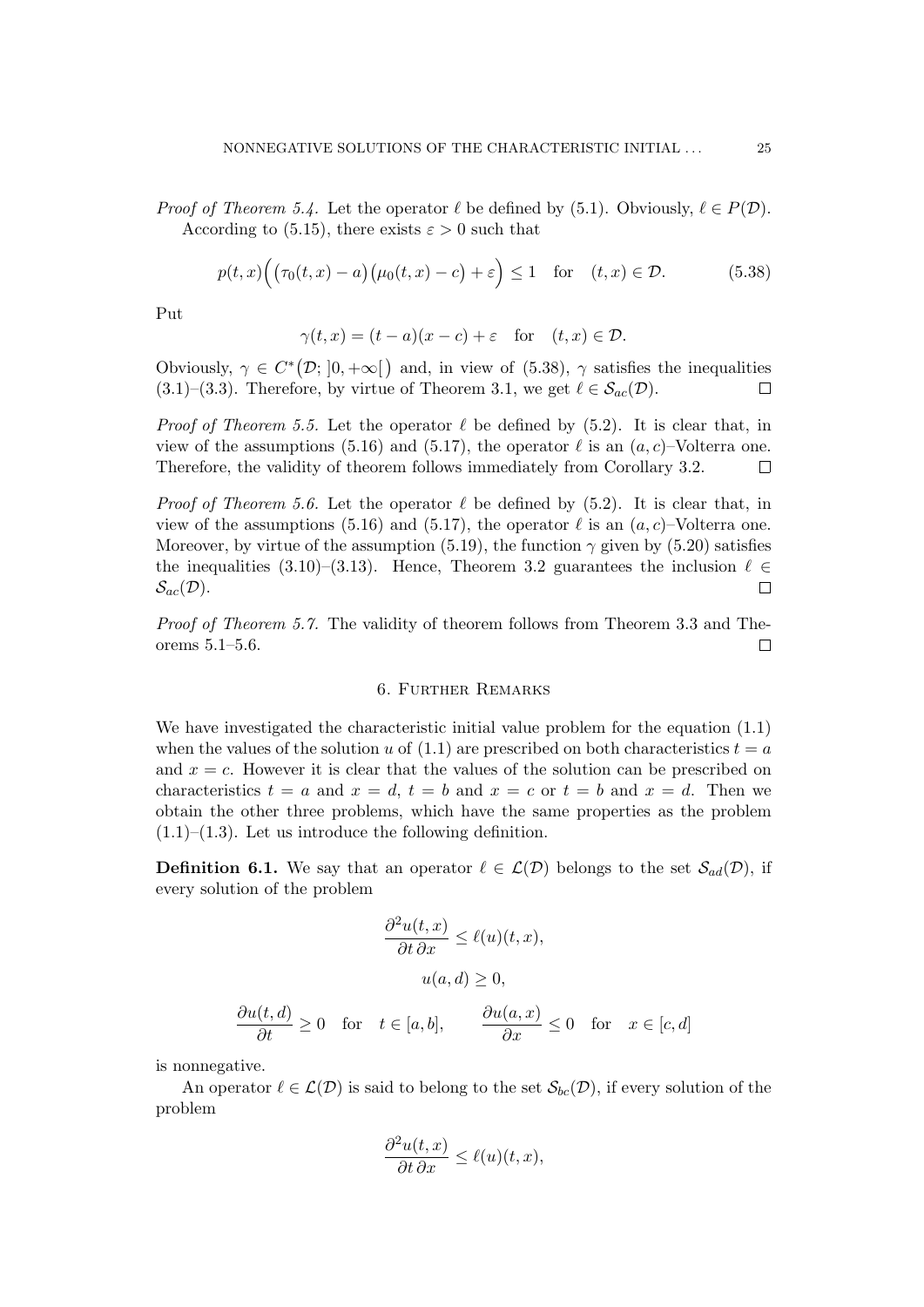$$
u(b,c) \ge 0,
$$
  
\n
$$
\frac{\partial u(t,c)}{\partial t} \le 0 \quad \text{for} \quad t \in [a,b], \qquad \frac{\partial u(b,x)}{\partial x} \ge 0 \quad \text{for} \quad x \in [c,d]
$$

is nonnegative.

We say that an operator  $\ell \in \mathcal{L}(\mathcal{D})$  belongs to the set  $\mathcal{S}_{bd}(\mathcal{D})$ , if every solution of the problem

$$
\frac{\partial^2 u(t, x)}{\partial t \partial x} \ge \ell(u)(t, x),
$$

$$
u(b, d) \ge 0,
$$

$$
\frac{\partial u(t, d)}{\partial t} \le 0 \quad \text{for} \quad t \in [a, b], \qquad \frac{\partial u(b, x)}{\partial x} \le 0 \quad \text{for} \quad x \in [c, d]
$$

is nonnegative.

Now we can follow the same ideas and steps presented above and we can obtain results concerning the sets  $\mathcal{S}_{ad}(\mathcal{D}), \mathcal{S}_{bc}(\mathcal{D}),$  and  $\mathcal{S}_{bd}(\mathcal{D})$ . However, these results can be immediately derived from the above–proved ones using the following transformations.

Let the operators  $\Phi, \Psi, \Omega: L(\mathcal{D}; \mathbb{R}) \to L(\mathcal{D}; \mathbb{R})$  be defined by

$$
\Phi(w)(t, x) \stackrel{\text{def}}{=} w(t, c + d - x) \quad \text{for} \quad (t, x) \in \mathcal{D},
$$
  

$$
\Psi(w)(t, x) \stackrel{\text{def}}{=} w(a + b - t, x) \quad \text{for} \quad (t, x) \in \mathcal{D},
$$
  

$$
\Omega(w)(t, x) \stackrel{\text{def}}{=} w(a + b - t, c + d - x) \quad \text{for} \quad (t, x) \in \mathcal{D}.
$$

Let, moreover,  $\Phi_0, \Psi_0, \Omega_0 : C(\mathcal{D}; \mathbb{R}) \to C(\mathcal{D}; \mathbb{R})$  be the restrictions of  $\Phi, \Psi, \Omega$  to the space  $C(\mathcal{D}; \mathbb{R})$ . Now, for any  $\ell \in \mathcal{L}(\mathcal{D})$ , we put

$$
\ell_{\Phi}(w)(t,x) \stackrel{\text{def}}{=} -\Phi\big(\ell(\Phi_0(w))\big)(t,x) \quad \text{for} \quad (t,x) \in \mathcal{D},
$$
  

$$
\ell_{\Psi}(w)(t,x) \stackrel{\text{def}}{=} -\Psi\big(\ell(\Psi_0(w))\big)(t,x) \quad \text{for} \quad (t,x) \in \mathcal{D},
$$
  

$$
\ell_{\Omega}(w)(t,x) \stackrel{\text{def}}{=} \Omega\big(\ell(\Omega_0(w))\big)(t,x) \quad \text{for} \quad (t,x) \in \mathcal{D}.
$$

Then it is not difficult to verify that the following implications are true:

$$
\ell \in \mathcal{S}_{ac}(\mathcal{D}) \iff \ell_{\Phi} \in \mathcal{S}_{ad}(\mathcal{D}) \iff \ell_{\Psi} \in \mathcal{S}_{bc}(\mathcal{D}) \iff \ell_{\Omega} \in \mathcal{S}_{bd}(\mathcal{D})
$$

#### 7. Counter–examples

**Example 7.1.** Let the operator  $\ell$  be defined by (5.1), where  $\tau_0 \equiv b$ ,  $\mu_0 \equiv d$ , and  $p \in L(\mathcal{D}; \mathbb{R}_+)$  is such that

$$
\int_{a}^{b} \int_{c}^{d} p(s, \eta) d\eta ds = 1.
$$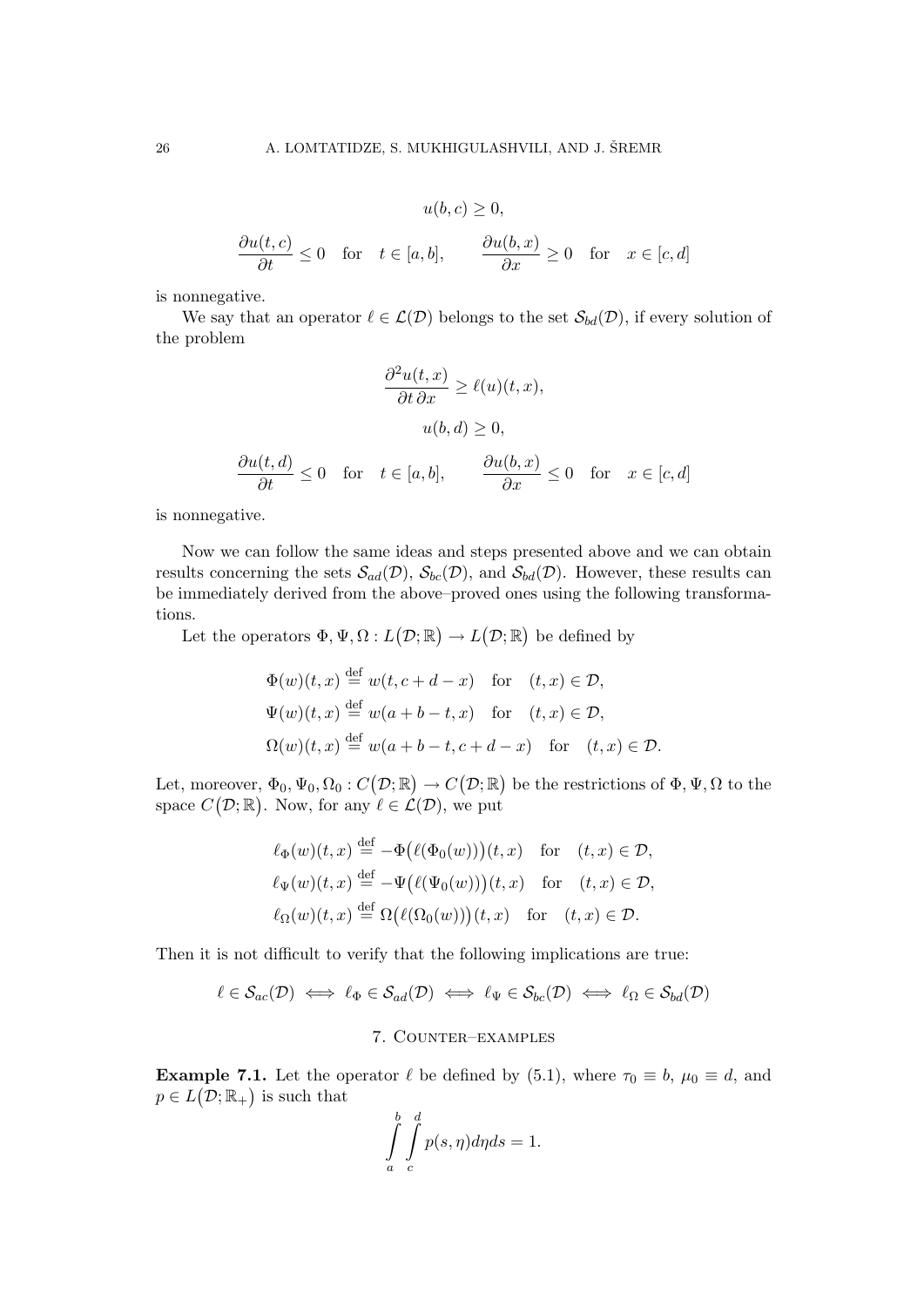Obviously,  $\ell \in P(\mathcal{D})$  and, for any  $m > k$   $(m, k \in N)$ , the condition (3.4) holds with  $\alpha = 1$ , where the functions  $\rho_i$   $(i \in N)$  are defined by (3.5) and (3.6). Moreover, the condition (5.4) is satisfied with  $\alpha = 1$ .

On the other hand, the function

$$
u(t,x) = \int_{a}^{t} \int_{c}^{x} p(s,\eta)d\eta ds \quad \text{for} \quad (t,x) \in \mathcal{D}
$$

is a nontrivial solution of the problem  $(1.1<sub>0</sub>)-(1.3<sub>0</sub>)$ . Therefore, by virtue of Remark 1.1, we find  $\ell \notin \mathcal{S}_{ac}(\mathcal{D})$ .

**Example 7.2.** Let  $(t_0, x_0) \in ]a, b[ \times ]c, d[$  and  $\varepsilon > 0$ . Put  $\mathcal{D}_1 = [t_0, b] \times [x_0, d]$ ,

$$
\tau_1(t,x) = \begin{cases}\na & \text{for} \quad (t,x) \in \mathcal{D} \setminus \mathcal{D}_1 \\
t_0 & \text{for} \quad (t,x) \in \mathcal{D}_1\n\end{cases}
$$

and

$$
\mu_1(t,x) = \begin{cases} c & \text{for} \quad (t,x) \in \mathcal{D} \setminus \mathcal{D}_1 \\ x_0 & \text{for} \quad (t,x) \in \mathcal{D}_1 \end{cases}.
$$

Let the operator  $\ell$  be defined by (5.2), where  $g \in L(\mathcal{D}; \mathbb{R}_+)$  is such that

$$
\int_{a}^{t_0} \int_{c}^{x_0} g(s, \eta) d\eta ds = \frac{\varepsilon}{1+\varepsilon}, \qquad \int_{t_0}^{b} \int_{x_0}^{d} g(s, \eta) d\eta ds = 1 + \frac{\varepsilon^2}{1+\varepsilon},
$$

$$
g(t, x) = 0 \quad \text{for} \quad (t, x) \in [a, t_0] \times [x_0, d] \cup [t_0, b] \times [c, x_0].
$$

Obviously,  $\ell$  is an  $(a, c)$ –Volterra operator and the condition (3.15) holds. Further, it is not difficult to verify that the function  $\gamma \in C^*(\mathcal{D}; \mathbb{R}_+)$ , defined by

$$
\gamma(t,x) = \begin{cases} \frac{\varepsilon}{1+\varepsilon} - \int\limits_a^t \int\limits_c^x g(s,\eta) d\eta ds & \text{for} \quad (t,x) \in \mathcal{D} \setminus \mathcal{D}_1 \\ 0 & \text{for} \quad (t,x) \in \mathcal{D}_1 \end{cases}
$$

satisfies the conditions (3.10), (3.12), (3.13), and  $\gamma(t_0, x_0) = 0$ .

On the other hand, the function

$$
u(t,x) = \begin{cases} 1 - \int_{a}^{t} \int_{c}^{x} g(s,\eta) d\eta ds & \text{for} \quad (t,x) \in \mathcal{D} \setminus \mathcal{D}_1 \\ \left(1 - \frac{\varepsilon}{1+\varepsilon}\right) \left(1 - \int_{t_0}^{t} \int_{x_0}^{x} g(s,\eta) d\eta ds\right) & \text{for} \quad (t,x) \in \mathcal{D}_1 \end{cases}
$$

is a solution of the problem  $(1.4)$ – $(1.7)$  with  $u(b,d) = -\frac{\varepsilon^2}{(1+a)}$  $\frac{\varepsilon^2}{(1+\varepsilon)^2} < 0$ , and thus  $\ell \notin$  $\mathcal{S}_{ac}(\mathcal{D}).$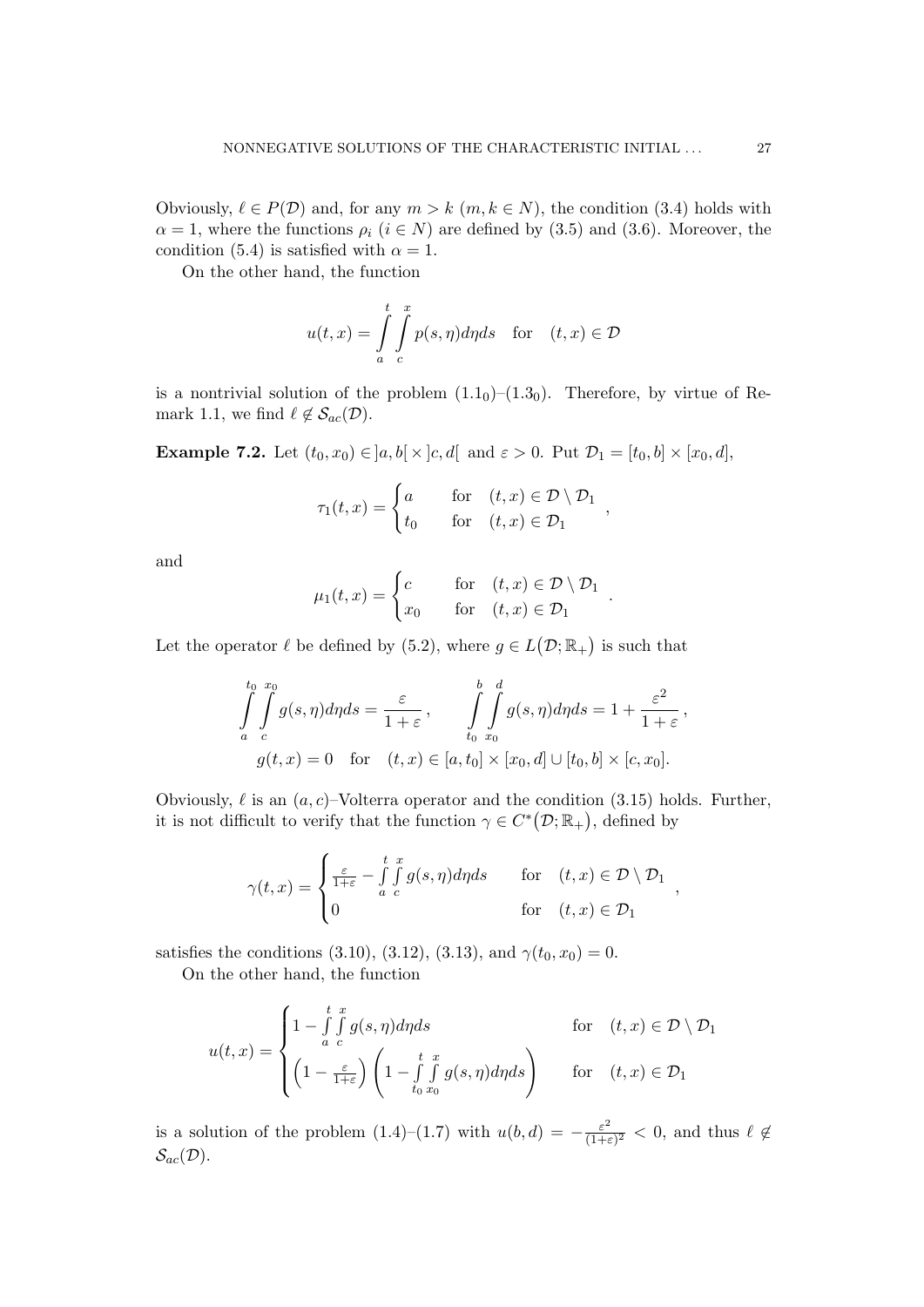**Example 7.3.** Let  $\varepsilon \in ]0,1[$  and let  $p, g \in L(\mathcal{D}; \mathbb{R}_+)$  be such that

$$
\int_{a}^{b} \int_{c}^{d} p(s, \eta) d\eta ds = 1 + \varepsilon, \qquad \int_{a}^{b} \int_{c}^{d} g(s, \eta) d\eta ds < 1.
$$
 (7.1)

Let  $\ell = \ell_0 - \ell_1$ , where

$$
\ell_0(v)(t,x) \stackrel{\text{def}}{=} p(t,x)v(b,d), \qquad \ell_1(v)(t,x) \stackrel{\text{def}}{=} g(t,x)v(a,c). \tag{7.2}
$$

According to Remark 3.2 and Corollary 3.2, we find

$$
(1 - \varepsilon)\ell_0 \in \mathcal{S}_{ac}(\mathcal{D}), \qquad -\ell_1 \in \mathcal{S}_{ac}(\mathcal{D}).
$$

Note also that the homogeneous problem  $(1.1<sub>0</sub>)-(1.3<sub>0</sub>)$  has only the trivial solution. Indeed, if  $u_0$  is a solution of the problem  $(1.1<sub>0</sub>)-(1.3<sub>0</sub>)$  then Lemma 4.1 yields

$$
u_0(b,d) - u_0(a,c) =
$$
  
=  $u_0(b,d) \int_a^b \int_c^d p(s,\eta) d\eta ds - u_0(a,c) \int_a^b \int_c^d g(s,\eta) d\eta ds.$  (7.3)

Consequently, in view of  $(1.2_0)$  and  $(7.1)$ , we get  $u_0(b, d) = 0$ . Now,  $(1.1_0)$  implies  $\frac{\partial^2}{\partial t \partial x} u_0(t, x) = 0$  for  $(t, x) \in \mathcal{D}$  and thus,  $u_0 \equiv 0$ . Therefore, the problem  $(1.1_0)$ , (1.2), (1.3) with  $\varphi \equiv 1$  and  $\psi \equiv 1$  has a unique solution u.

On the other hand, by virtue of (7.1), Lemma 4.1 yields

$$
u(b,d) - u(a,c) = (1+\varepsilon)u(b,d) - u(a,c)\int_a^b \int_c^d g(s,\eta)d\eta ds,
$$

i.e.,

$$
\varepsilon u(b,d) = \int\limits_{a}^{b} \int\limits_{c}^{d} g(s,\eta) d\eta ds - 1.
$$

Hence, u is a solution of the problem  $(1.4)–(1.7)$  with  $u(b, d) < 0$ , and thus  $\ell \notin$  $\mathcal{S}_{ac}(\mathcal{D}).$ 

**Example 7.4.** Let  $\varepsilon \in ]0,1[$  and let  $p, g \in L(\mathcal{D}; \mathbb{R}_+)$  be such that

$$
\int_{a}^{b} \int_{c}^{d} p(s, \eta) d\eta ds < 1, \qquad \int_{a}^{b} \int_{c}^{d} g(s, \eta) d\eta ds = 1 + \varepsilon.
$$
 (7.4)

Let  $\ell = \ell_0 - \ell_1$ , where  $\ell_0$  and  $\ell_1$  are defined by (7.2). According to Remark 3.2 and Corollary 3.2, we find

$$
\ell_0 \in \mathcal{S}_{ac}(\mathcal{D}), \qquad -(1-\varepsilon)\ell_1 \in \mathcal{S}_{ac}(\mathcal{D}).
$$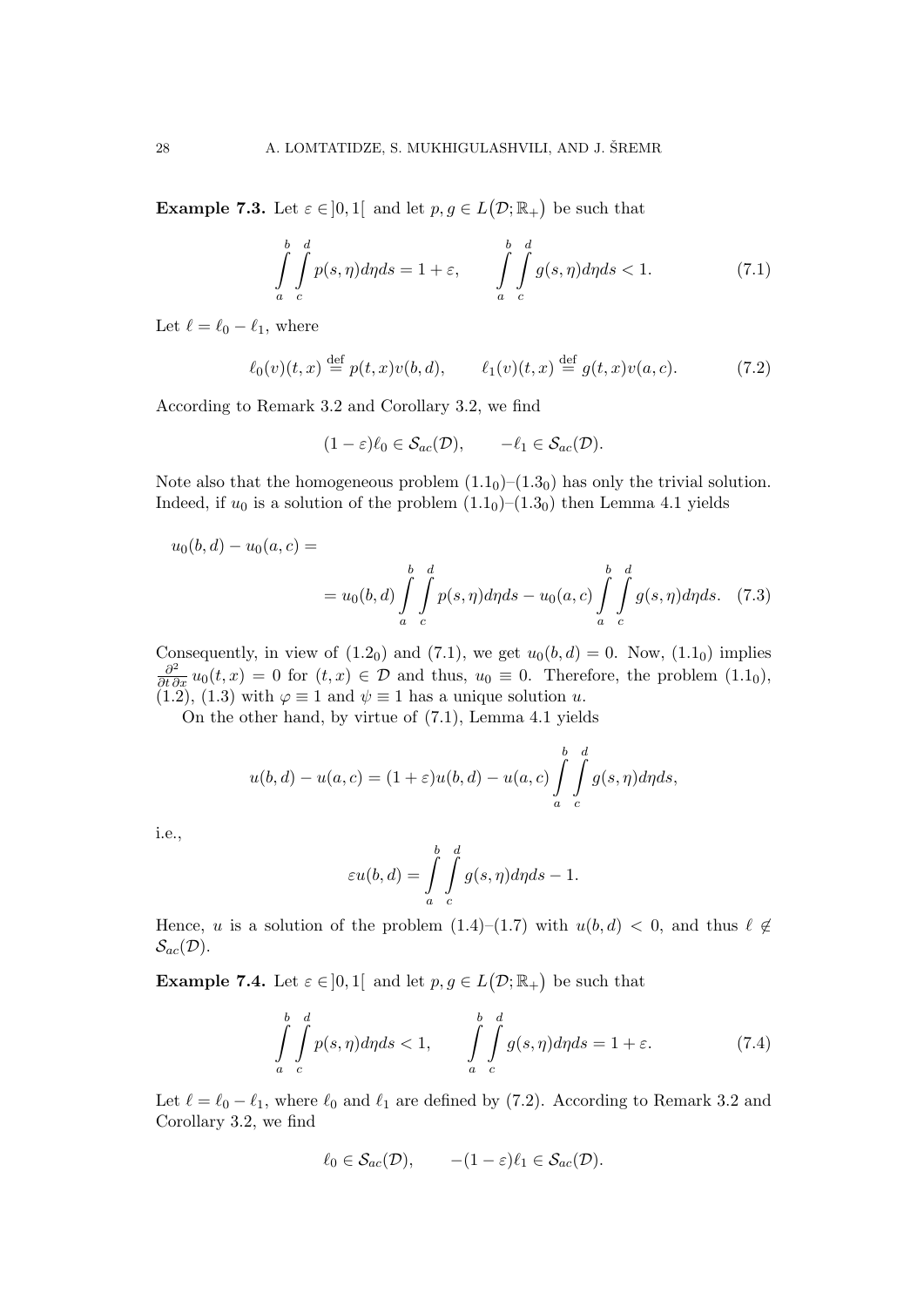Note also that the homogeneous problem  $(1.1<sub>0</sub>)-(1.3<sub>0</sub>)$  has only the trivial solution. Indeed, if  $u_0$  is a solution of the problem  $(1.1<sub>0</sub>)-(1.3<sub>0</sub>)$  then Lemma 4.1 yields (7.3). Consequently, in view of  $(1.2<sub>0</sub>)$  and  $(7.4)$ , we get  $u<sub>0</sub>(b, d) = 0$ . Now,  $(1.1<sub>0</sub>)$  implies  $\frac{\partial^2}{\partial t \partial x} u_0(t, x) = 0$  for  $(t, x) \in \mathcal{D}$  and thus,  $u_0 \equiv 0$ . Therefore, the problem  $(1.1_0)$ , (1.2), (1.3) with  $\varphi \equiv 1$  and  $\psi \equiv 1$  has a unique solution u.

On the other hand, by virtue of (7.4), Lemma 4.1 yields

$$
u(b,d) - u(a,c) = u(b,d) \int_{a}^{b} \int_{c}^{d} p(s,\eta) d\eta ds - (1+\varepsilon)u(a,c),
$$

i.e.,

$$
u(b,d)\left(1-\int\limits_{a}^{b}\int\limits_{c}^{d}p(s,\eta)d\eta ds\right)=-\varepsilon.
$$

Hence, u is a solution of the problem  $(1.4)–(1.7)$  with  $u(b, d) < 0$ , and thus  $\ell \notin$  $\mathcal{S}_{ac}(\mathcal{D}).$ 

**Example 7.5.** Let the operator  $\ell$  be defined by (5.1), where  $\tau_0 \equiv b$ ,  $\mu_0 \equiv d$ , and  $p \equiv [(b-a)(d-s)]^{-1}$ . It is clear that

ess sup 
$$
\{p(t,x)(\tau_0(t,x) - a)(\mu_0(t,x) - c) : (t,x) \in \mathcal{D}\} = 1.
$$

However the function

$$
u(t,x) = (t-a)(x-c) \text{for}(t,x) \in \mathcal{D}
$$

is a nontrivial solution of the problem  $(1.1<sub>0</sub>)-(1.3<sub>0</sub>)$  and thus  $\ell \notin S_{ac}(\mathcal{D})$ .

**Example 7.6.** Let  $\varepsilon > 0$  and let the operator  $\ell$  be defined by (5.2), where  $\tau_1 \equiv a$ ,  $\mu_1 \equiv c$ , and  $g \equiv (1 + \varepsilon)[(b - a)(d - s)]^{-1}$ . It is clear that the conditions (5.16) and (5.17) are satisfied, and

ess sup 
$$
\left\{ g(t,x) \left[ (b-a)(d-c) - (\tau_1(t,x) - a) (\mu_1(t,x) - c) \right] : (t,x) \in \mathcal{D} \right\} = 1 + \varepsilon.
$$

On the other hand, the function

$$
u(t,x) = (b-a)(d-c) - (1+\varepsilon)(t-a)(x-c)
$$
 for  $(t,x) \in \mathcal{D}$ 

is a solution of the problem  $(1.1_0)$ ,  $(1.2)$ ,  $(1.3)$  with  $\psi \equiv (b-a)(d-c)$  and  $\varphi \equiv$  $(b-a)(d-c)$ . Since  $u(b,d) = -\varepsilon(b-a)(d-c) < 0$  we get  $\ell \notin S_{ac}(\mathcal{D})$ .

#### **ACKNOWLEDGEMENT**

The research was supported by the Academy of Sciences of the Czech Republic, Institutional Research Plan No. AV0Z10190503.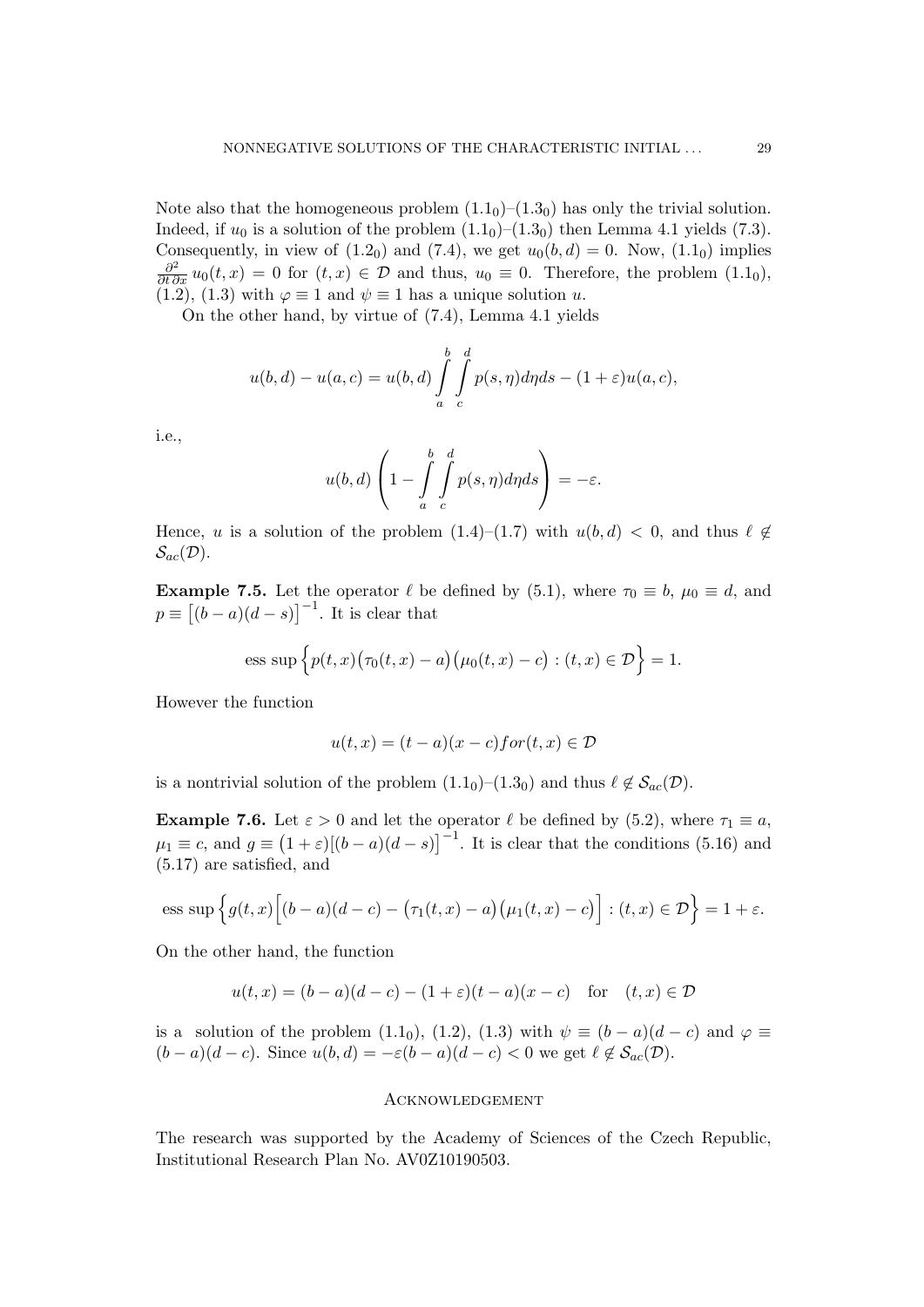#### **REFERENCES**

- [1] R. Hakl, A. Lomtatidze, B. Půža, On nonnegative solutions of first order scalar functional differential equations, Mem. Differential Equations Math. Phys. 23 (2001), 51– 84.
- [2] K. Deimling, Absolutely continuous solutions of Cauchy problem for  $u_{xy}$  =  $f(x, y, u, u_x, u_y)$ , Ann. mat. pura ed appl. 89 (1971), 381–391.
- [3] O. Dzagnidze, Some new results on the continuity and differentiability of functions of several real variables, Proceed. of A. Razm. Math. Inst. 134 (2004), 1-138.
- [4] T. Kiguradze, Some boundary value problems for systems of linear partial differential equations of hyperbolic type, Mem. Differential Equations Math. Phys. 1 (1994), 1–144.
- $[5]$  J. Sremr, On the characteristic initial value problem for partial linear functional– differential equations of hyperbolic type, Mathematical Institute, Academy of Sciences of the Czech Republic, Preprint (2005).
- [6] A. Lomtatidze, H. Stěpánková, On sign constant and monotone solutions of second order linear functional differential equations, Mem. Differential Equations Math. Phys. 33 (2004), 51–87.
- [7] S. Walczak, Absolutely continuous functions of several variables and their application to differential equations, Bull. Pol. Acad. Sci. Math. 35 (1987), No. 11–12, 733–744.
- [8] W. Walter, *Differential and integral inequalities*, Springer–Verlag, Berlin, Heidelberg, New York, 1970.

#### Authors' Addresses

#### Alexander Lomtatidze:

DEPT. OF MATH. ANAL., FAC. OF SCIENCES, MASARYK UNIVERSITY, JANÁČKOVO NÁM. 2A, 662 95 Brno, Czech Republic

MATHEMATICAL INSTITUTE, ACADEMY OF SCIENCES OF THE CZECH REPUBLIC, ZIŽKOVA 22, 616 62 Brno, Czech Republic

E-mail address: bacho@math.muni.cz

#### Sulkhan Mukhigulashvili:

Current address: Mathematical Institute, Academy of Sciences of the Czech Repub-LIC, ŽIŽKOVA 22, 616 62 BRNO, CZECH REPUBLIC

Permanent address: A. RAZMADZE MATHEMATICAL INSTITUTE, GEORGIAN ACADEMY OF SCIences, 1, M. Aleksidze Str., Tbilisi 0193, Georgia

E-mail addresses: mukhig@ipm.cz, smukhig@rmi.acnet.ge

#### Jiří Šremr:

MATHEMATICAL INSTITUTE, ACADEMY OF SCIENCES OF THE CZECH REPUBLIC, ŽIŽKOVA 22, 616 62 Brno, Czech Republic

E-mail address: sremr@ipm.cz